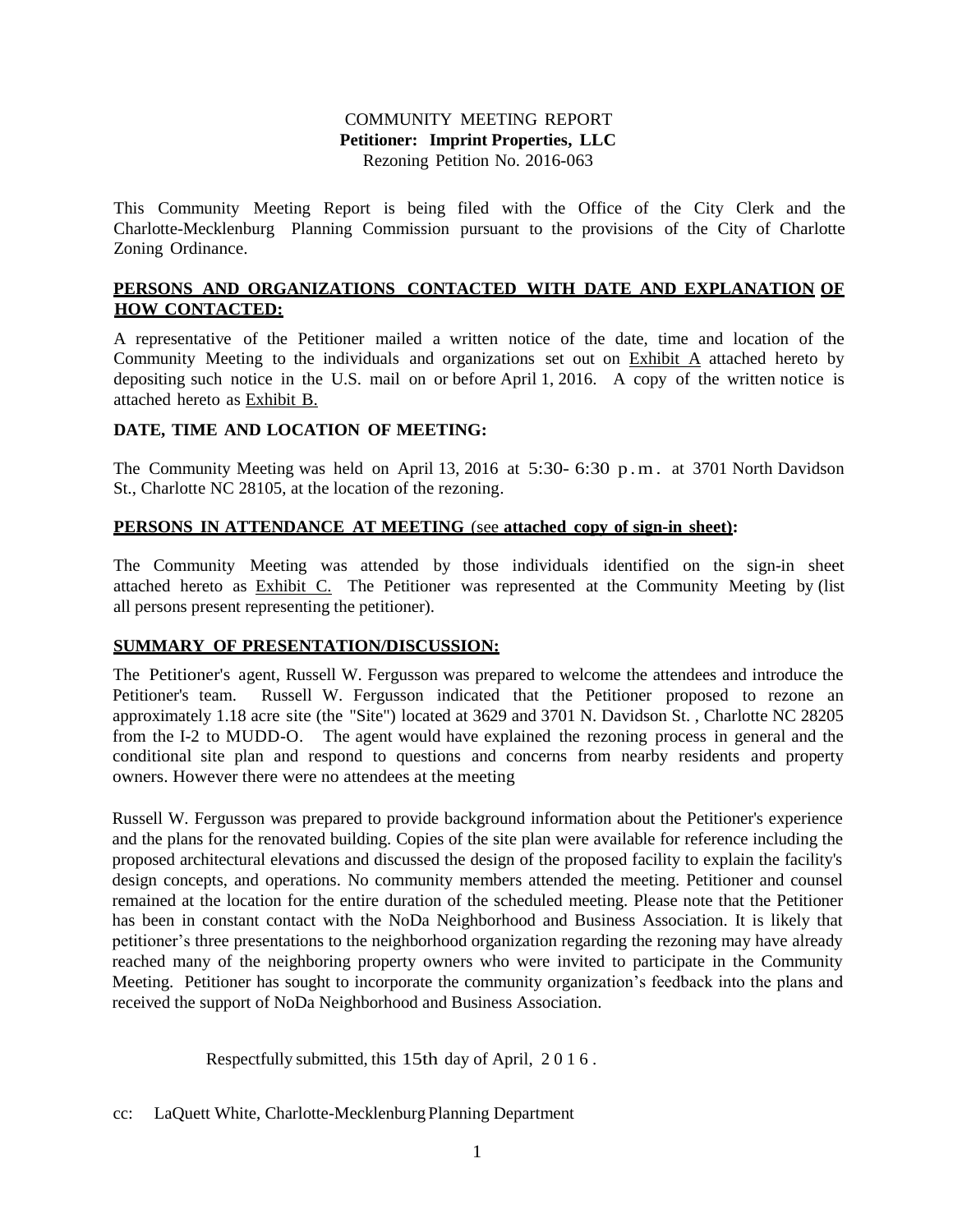# **EXHIBIT A:**

# **Contacted List of Property Owners Provided by the Charlotte-Mecklenburg Planning Department and Based on Current Tax Records**

| Pet_No       | <b>TaxPID</b> | ownerlastn                 | ownerfirst                     | cownerfir      | cownerl        | mailaddr1                  | m                       | city             | stat      | zipco     |
|--------------|---------------|----------------------------|--------------------------------|----------------|----------------|----------------------------|-------------------------|------------------|-----------|-----------|
|              |               |                            |                                | S              | ast            |                            | a                       |                  | e         | de        |
|              |               |                            |                                |                |                |                            | il                      |                  |           |           |
|              |               |                            |                                |                |                |                            | а                       |                  |           |           |
|              |               |                            |                                |                |                |                            | d                       |                  |           |           |
|              |               |                            |                                |                |                |                            | d<br>r                  |                  |           |           |
|              |               |                            |                                |                |                |                            | $\overline{\mathbf{2}}$ |                  |           |           |
| 2016-        | 09111714      | <b>ABBOTT</b>              | <b>ASHLEY REBECCA</b>          |                |                | 533 DONATELLO AVE          |                         | CHARLOTTE        | NC        | 2820      |
| 063          |               |                            |                                |                |                |                            |                         |                  |           | 5         |
| 2016-        | 09111756      | ABLE                       | <b>TIARA T</b>                 | <b>BORIS J</b> | <b>HENDER</b>  | 3643 WARP ST               |                         | CHARLOTTE        | <b>NC</b> | 2820      |
| 063          |               |                            |                                |                | SON            |                            |                         |                  |           | 5         |
| 2016-<br>063 | 09110954      | ADAMES-<br><b>ROBINSON</b> | <b>MONICA</b>                  |                |                | 2600 NETHERLANDS AVE #2607 |                         | RIVERDALE        | NY        | 1046<br>3 |
| 2016-        | 09110957      | <b>ALGIERE</b>             | WILLIAM G JR                   |                |                | 652 RAPHAEL PL             |                         | CHARLOTTE        | <b>NC</b> | 2820      |
| 063          |               |                            |                                |                |                |                            |                         |                  |           | 5         |
| 2016-        | 09110922      | AMERICAN IRA LLC           |                                |                |                | 13010 SERENITY ST          |                         | <b>HUNTERSVI</b> | NC.       | 2807      |
| 063          |               |                            |                                |                |                |                            |                         | <b>LLE</b>       |           | 8         |
| 2016-        | 09110959      | AMORTEGUI                  | CAMILA                         |                |                | 3623 CARD ST               |                         | CHARLOTTE        | <b>NC</b> | 2820      |
| 063          |               |                            |                                |                |                |                            |                         |                  |           | 5         |
| 2016-        | 09110767      | ANDREWS                    | <b>JENNIFER L</b>              |                |                | 45 W 132 ND ST APT 12H     |                         | <b>NEW YORK</b>  | <b>NY</b> | 1003      |
| 063          |               |                            |                                |                |                |                            |                         |                  |           | 7         |
| 2016-<br>063 | 09110736      | ARCHER                     | <b>KEVIN</b>                   |                |                | 508 DONATELLO AVE          |                         | CHARLOTTE        | <b>NC</b> | 2820<br>5 |
| 2016-        | 09110912      | ARISTOTLE PROPERTIES LLC   |                                |                |                | 1509 MARYLAND AVE          |                         | CHARLOTTE        | NC.       | 2820      |
| 063          |               |                            |                                |                |                |                            |                         |                  |           | 9         |
| 2016-        | 09110752      | ARMSTRON                   | <b>ROBERT J</b>                |                |                | 540 DONATELLO AV           |                         | CHARLOTTE        | NC.       | 2820      |
| 063          |               | G                          |                                |                |                |                            |                         |                  |           | 5         |
| 2016-        | 09111755      | ARRINGTON                  | <b>NICHOLUS</b>                |                |                | 3641 WARP ST               |                         | CHARLOTTE        | ΝC        | 2820      |
| 063          |               |                            | <b>RYAN</b>                    |                |                |                            |                         |                  |           | 5         |
| 2016-        | 09110864      | <b>BABB</b>                | PETER A II                     | JILLIA         | BABB           | 3923 PICASSO CT            |                         | CHARLOTTE        | NC.       | 2820      |
| 063<br>2016- | 09111724      | <b>BALANI</b>              | <b>NISHA S</b>                 | <b>JODI</b>    |                | 553 DONATELLO AVE UNIT 553 |                         | CHARLOTTE        | <b>NC</b> | 5<br>2820 |
| 063          |               |                            |                                |                |                |                            |                         |                  |           | 5         |
| 2016-        | 09110876      | <b>BALDWIN</b>             | LEE JAMES                      | <b>JACLYN</b>  | <b>BALDWI</b>  | 5718 GLEN FOREST DR        |                         | CHARLOTTE        | NC        | 2822      |
| 063          |               |                            |                                |                | N              |                            |                         |                  |           | 6         |
| 2016-        | 09111702      | <b>BALL</b>                | <b>TRACY</b>                   | <b>KATHRYN</b> | PERRET         | 509 DONATELLO AV           |                         | CHARLOTTE        | NC.       | 2820      |
| 063          |               |                            |                                |                |                |                            |                         |                  |           | 5         |
| 2016-        | 09110925      | <b>BARGOIL</b>             | RICHARD                        | SHERRY         | <b>BARGOIL</b> | <b>637 RAPHAEL PL</b>      |                         | CHARLOTTE        | NC        | 2820      |
| 063          | 09111740      |                            | BARRIER ISLAND PROPERTIES, LLC |                |                | P O BOX 277                |                         | <b>KINSTON</b>   | ΝC        | 5<br>2850 |
| 2016-<br>063 |               |                            |                                |                |                |                            |                         |                  |           | 2         |
| 2016-        | 09111741      |                            | BARRIER ISLAND PROPERTIES, LLC |                |                | P O BOX 277                |                         | <b>KINSTON</b>   | <b>NC</b> | 2850      |
| 063          |               |                            |                                |                |                |                            |                         |                  |           | 2         |
| 2016-        | 09110861      | <b>BELL</b>                | RACHEL                         |                |                | 3917 PICASSO CT            |                         | CHARLOTTE        | <b>NC</b> | 2820      |
| 063          |               |                            |                                |                |                |                            |                         |                  |           | 5         |
| 2016-        | 09110854      | BENKREIRA                  | MANSOUR A                      |                |                | 3835 PICASSO CT            |                         | CHARLOTTE        | NC.       | 2820      |
| 063          |               |                            |                                |                |                |                            |                         |                  |           | 5         |
| 2016-        | 09110860      | <b>BILLION</b>             | SHAUN                          |                |                | 3915 PICASSO CT            |                         | <b>CHARLOTTE</b> | <b>NC</b> | 2820<br>5 |
| 063<br>2016- | 09111744      | BLUE PONY STUDIO LLC       |                                |                |                | 3590 N DAVIDSON ST         |                         | CHARLOTTE        | NC.       | 2820      |
| 063          |               |                            |                                |                |                |                            |                         |                  |           | 9         |
| 2016-        | 09110836      | <b>BOON</b>                | <b>JACQUELINE N</b>            |                |                | 47 ANNAPOLIS DR            |                         | <b>HAZLET</b>    | <b>NJ</b> | 0773      |
| 063          |               |                            |                                |                |                |                            |                         |                  |           | 0         |
| 2016-        | 09110773      | <b>BOUCHER</b>             | <b>LAURA E</b>                 | <b>SHANE R</b> | <b>BOUCHE</b>  | 3543 WARP ST               |                         | CHARLOTTE        | <b>NC</b> | 2820      |
| 063          |               |                            |                                |                | R              |                            |                         |                  |           | 5         |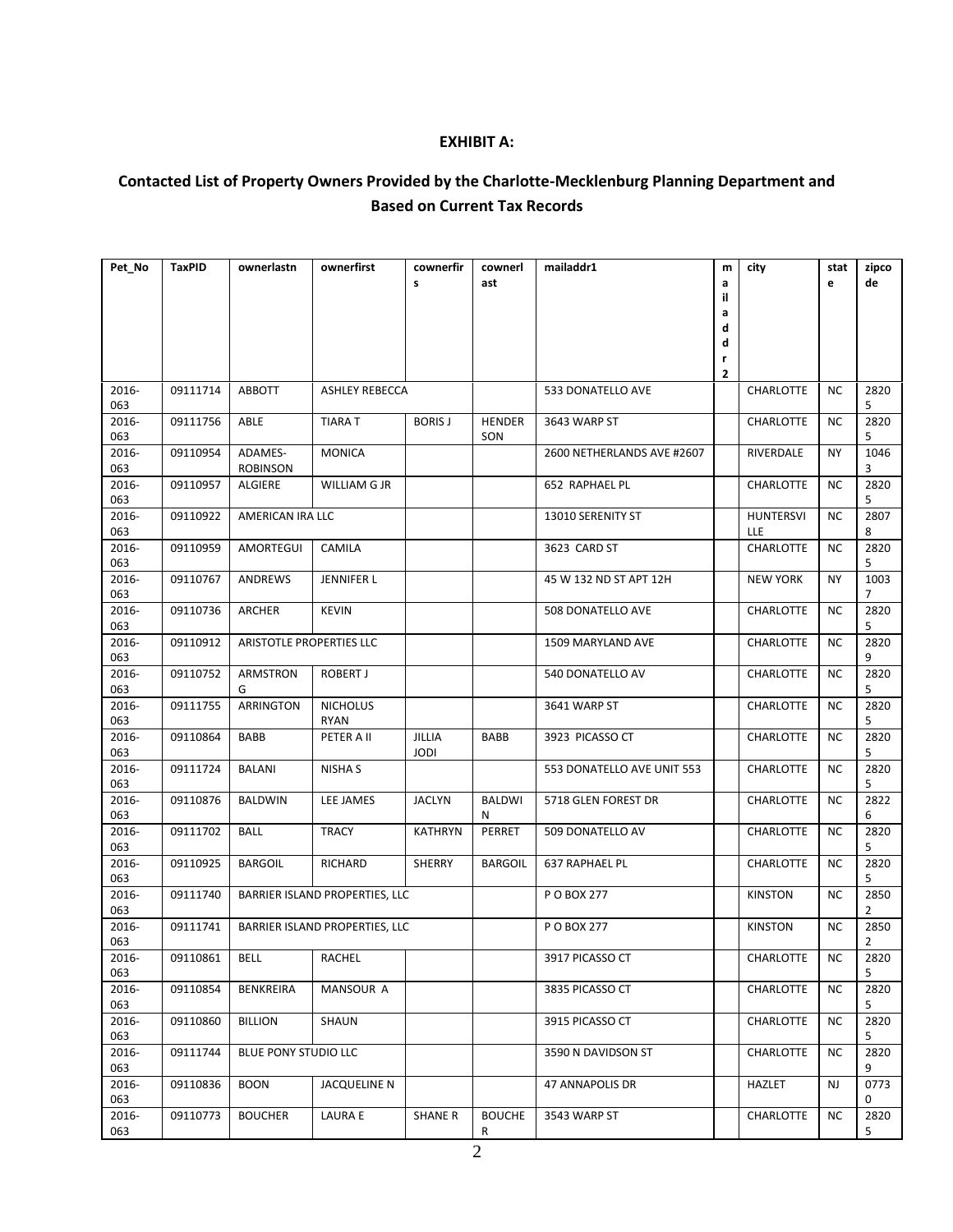| 2016-        | 09110848 | <b>BRAMACCO LLC</b>     |                                |                                 |                     | 1904 HALL DR           | <b>CHARLOTTE</b>     | ΝC        | 2820      |
|--------------|----------|-------------------------|--------------------------------|---------------------------------|---------------------|------------------------|----------------------|-----------|-----------|
| 063<br>2016- | 09110814 | <b>BRAMMER</b>          | MELISSA                        |                                 |                     | 3640 CARD ST           | <b>CHARLOTTE</b>     | <b>NC</b> | 5<br>2820 |
| 063          |          |                         |                                |                                 |                     |                        |                      |           | 5         |
| 2016-        | 09110927 | <b>BRITTON</b>          | SHANITA                        |                                 |                     | 641 RAPHAEL PL         | <b>CHARLOTTE</b>     | <b>NC</b> | 2820      |
| 063          |          |                         |                                |                                 |                     |                        |                      |           | 5         |
| 2016-<br>063 | 09111718 | <b>BROWN</b>            | BRYAN T                        |                                 |                     | 541 DONATELLO AVE      | <b>CHARLOTTE</b>     | NC.       | 2820<br>5 |
| 2016-<br>063 | 09110913 | <b>BROWN</b>            | EDWARD E                       | <b>BRENT T</b>                  | <b>DAVIDS</b><br>ON | 613 RAPHAEL PL         | <b>CHARLOTTE</b>     | NC.       | 2820<br>5 |
| 2016-<br>063 | 09110770 | <b>BROWN</b>            | <b>JENNIFER</b>                |                                 |                     | 3537 WARP ST           | <b>CHARLOTTE</b>     | <b>NC</b> | 2820<br>5 |
| 2016-        | 09110918 | <b>BROWN</b>            | <b>JONATHAN C</b>              |                                 |                     | 623 RAPHAEL PL         | <b>CHARLOTTE</b>     | ΝC        | 2820      |
| 063<br>2016- | 09110845 | <b>BRUNO</b>            | <b>WILLIAM NICHOLAS</b>        |                                 |                     | 3817 PICASSO CT        | <b>CHARLOTTE</b>     | <b>NC</b> | 5<br>2820 |
| 063          |          |                         |                                |                                 |                     |                        |                      |           | 5         |
| 2016-<br>063 | 09110935 | <b>BRYSKA</b>           | NEIL                           | <b>NISHI</b>                    | <b>BRYSKA</b>       | <b>608 RAPHAEL PL</b>  | <b>CHARLOTTE</b>     | ΝC        | 2820<br>5 |
| 2016-<br>063 | 09110743 | <b>BUMGARNE</b><br>R    | <b>AMANDA N</b>                |                                 |                     | 522 DONATELLO AV       | <b>CHARLOTTE</b>     | ΝC        | 2820<br>5 |
| 2016-<br>063 | 09110742 | <b>BYRD</b>             | <b>BRANTLEY</b><br><b>RYAN</b> |                                 |                     | 520 DONATELLO AVE      | CHARLOTTE            | ΝC        | 2820<br>5 |
| 2016-<br>063 | 09110859 | <b>BYRN</b>             | <b>BRETT M</b>                 |                                 |                     | 310 SARDIS POINTE RD   | <b>MATTHEWS</b>      | ΝC        | 2810<br>5 |
| 2016-        | 09110738 | <b>CAFRIK FOODS LLC</b> |                                |                                 |                     | 4729 AVALON FOREST LN  | CHARLOTTE            | <b>NC</b> | 2826      |
| 063          |          |                         |                                |                                 |                     |                        |                      |           | 9         |
| 2016-<br>063 | 09110831 | CAO                     | <b>MICHAEL</b>                 |                                 |                     | 3735 PICASSO CT        | <b>CHARLOTTE</b>     | ΝC        | 2820<br>5 |
| 2016-        | 09111706 | <b>CAPERS</b>           | <b>KEITH LEVAR</b>             |                                 |                     | 517 DONATELLO AVE      | <b>CHARLOTTE</b>     | ΝC        | 2820      |
| 063          |          |                         |                                |                                 |                     |                        |                      |           | 5         |
| 2016-<br>063 | 09110809 | CARLTON                 | <b>BRUCE PAUL</b>              | <b>DEBORAH</b><br><b>HAVENS</b> | CARLTO<br>N         | 1038 10TH ST LANE NW   | <b>HICKORY</b>       | <b>NC</b> | 2860<br>1 |
| 2016-<br>063 | 09110856 | CARMAZZI                | REBECCA A                      | SASHA                           | <b>JONES</b>        | 2530 RED BIRCH DR      | <b>CHARLOTTE</b>     | ΝC        | 2826<br>2 |
| 2016-<br>063 | 09111736 | CARTER                  | <b>CHRISTOPHER</b><br>Α        | STACY H                         | <b>CARTER</b>       | 1214 ORDERMORE AVE     | <b>CHARLOTTE</b>     | ΝC        | 2820<br>3 |
| 2016-<br>063 | 09111737 | <b>CARTER</b>           | <b>CHRISTOPHER</b><br>Α        | <b>STACY H</b>                  | CARTER              | 1214 ORDERMORE AVE     | <b>CHARLOTTE</b>     | <b>NC</b> | 2820<br>3 |
| 2016-        | 09110766 | <b>CARTER</b>           | <b>LLC</b>                     |                                 |                     | 1214 ODERMORE AVE      | CHARLOTTE            | ΝC        | 2820      |
| 063          |          | <b>INVESTMEN</b>        |                                |                                 |                     |                        |                      |           | 3         |
|              |          | T.<br><b>PROPERTIES</b> |                                |                                 |                     |                        |                      |           |           |
| 2016-        | 09110962 | <b>CHUA</b>             | <b>JOSE S JR</b>               | <b>TESSIE L</b>                 | <b>CHUA</b>         | 6508 JADE TREE LN      | RALEIGH              | <b>NC</b> | 2761      |
| 063          |          |                         |                                |                                 |                     |                        |                      |           | 5         |
| 2016-<br>063 | 09110915 | <b>CLIFTON HILL LLC</b> |                                |                                 |                     | 2109 FOREST DR EAST    | CHARLOTTE            | ΝC        | 2821<br>1 |
| 2016-<br>063 | 09111726 | <b>CLIFTON HILL LLC</b> |                                |                                 |                     | 3552 NORTH DAVIDSON ST | <b>CHARLOTTE</b>     | NC.       | 2820<br>5 |
| 2016-<br>063 | 09111745 | <b>CLINE</b>            | <b>COURTNEY ELIZABETH</b>      |                                 |                     | 3621 WARP ST           | CHARLOTTE            | ΝC        | 2820<br>5 |
| 2016-        | 09110839 | <b>CLONCH</b>           | TRESA H                        |                                 |                     | 16007 STONEMONT RD     | <b>HUNTERSVI</b>     | NC.       | 2807      |
| 063<br>2016- |          |                         | DANIEL J                       |                                 |                     |                        | LLE.                 | NC.       | 8         |
| 063          | 09110823 | COLLINSON               |                                |                                 |                     | 107 CLEARWATER DR      | <b>MORGANTO</b><br>N |           | 2865<br>5 |
| 2016-<br>063 | 09110812 | <b>CONNOR</b>           | MEGAN M                        |                                 |                     | 3636 CARD ST           | CHARLOTTE            | ΝC        | 2820<br>5 |
| 2016-        | 09111730 | CONWAY                  | JEFFREY A                      | PAULA A                         | CONWA               | 7813 PEMSWOOD ST       | CHARLOTTE            | NC.       | 2827      |
| 063<br>2016- | 09110916 | COSNER                  | <b>BONNIE J</b>                |                                 | Υ                   | 619 RAPHAEL PL         | <b>CHARLOTTE</b>     | ΝC        | 7<br>2820 |
| 063<br>2016- | 09110958 | CRAWFORD                | LLEWELLYN M                    |                                 |                     | 3621 CARD ST           | CHARLOTTE            | ΝC        | 5<br>2820 |
| 063          |          |                         |                                |                                 |                     |                        |                      |           | 5         |
| 2016-<br>063 | 09110763 | <b>CUEVAS</b>           | <b>JOHNATHAN</b>               | SHERRI                          | <b>CUEVAS</b>       | 3528 N DAVIDSON ST     | CHARLOTTE            | ΝC        | 2820<br>5 |
| 2016-        | 09110870 | <b>CUNNINGHA</b>        | MIA                            |                                 |                     | 3045 N ALEXANDER ST    | CHARLOTTE            | ΝC        | 2820      |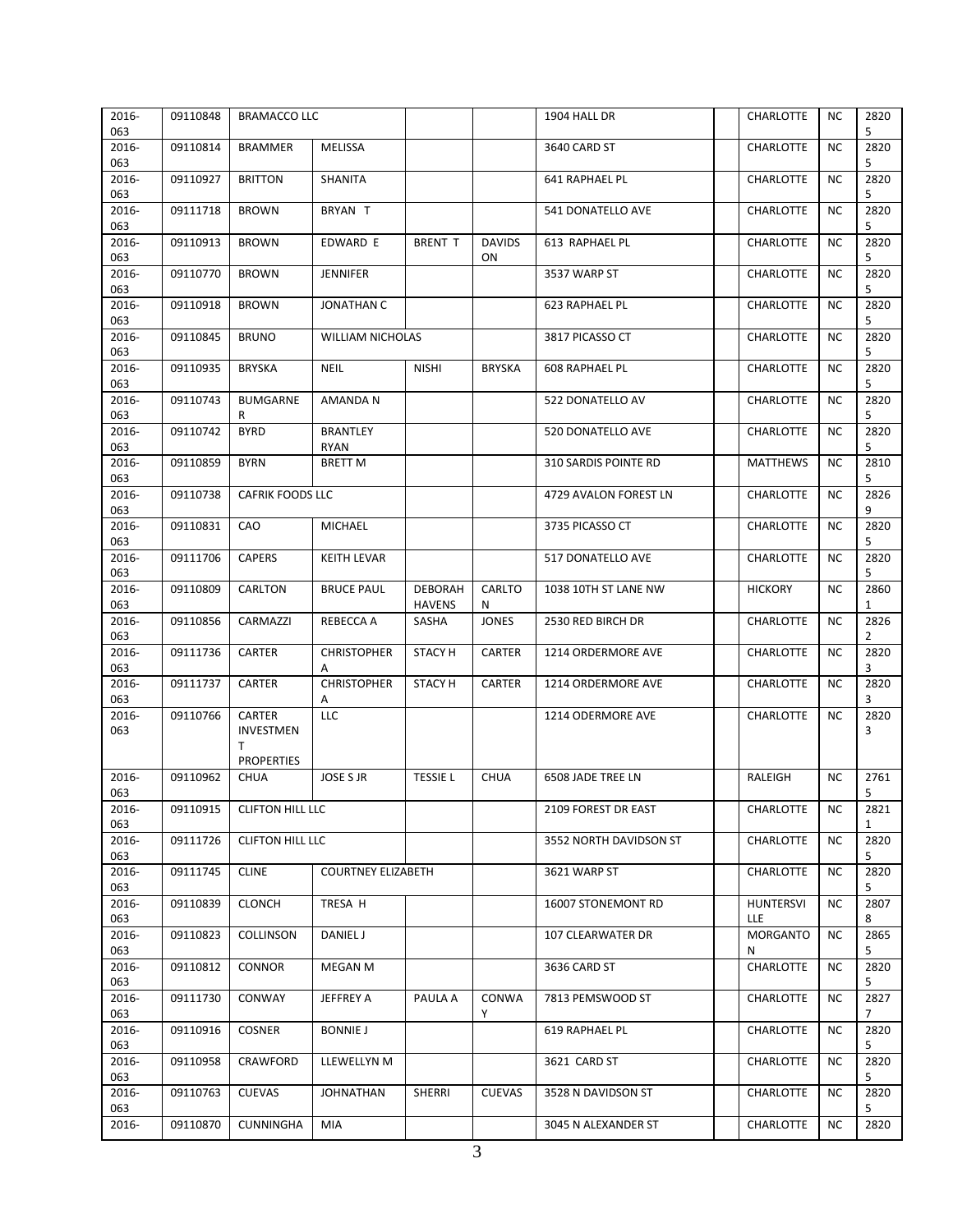| 063          |          | М                             |                                              |                              |                                                   |                               |                  |           | 5         |
|--------------|----------|-------------------------------|----------------------------------------------|------------------------------|---------------------------------------------------|-------------------------------|------------------|-----------|-----------|
| 2016-<br>063 | 09107203 | <b>D&amp;K PROPERTIES LLC</b> |                                              |                              |                                                   | 4000 RALEIGH ST               | <b>CHARLOTTE</b> | <b>NC</b> | 2820<br>6 |
| 2016-<br>063 | 09111709 | <b>DARCEY</b>                 | WILLIAM H                                    |                              |                                                   | 523 DONATELLO AVE             | CHARLOTTE        | NC.       | 2820<br>5 |
| 2016-<br>063 | 09110769 | <b>DAVIDSON</b>               | <b>THOMASF</b>                               |                              |                                                   | 3535 WARP ST                  | <b>CHARLOTTE</b> | <b>NC</b> | 2820<br>5 |
| 2016-<br>063 | 09111752 |                               | DBS CHARLOTTE PROPERTIES LLC                 |                              |                                                   | 5101 MONROE RD                | <b>CHARLOTTE</b> | NC.       | 2820<br>5 |
| 2016-<br>063 | 09110816 | <b>DEDMON</b>                 | <b>KRISTEN LAINE</b>                         | <b>NICOLAS</b>               | <b>AMORTE</b><br>GUI                              | 3317 EASTWOOD DR              | CHARLOTTE        | <b>NC</b> | 2820<br>5 |
| 2016-<br>063 | 09110914 | <b>DEFRANCES</b><br>CO        | <b>JAIMEE A</b>                              |                              |                                                   | 615 RAPHAEL PL                | <b>CHARLOTTE</b> | ΝC        | 2820<br>5 |
| 2016-<br>063 | 09110821 | <b>DELEON</b>                 | <b>ERICF</b>                                 |                              |                                                   | 3654 CARD ST                  | <b>CHARLOTTE</b> | NC.       | 2820<br>5 |
| 2016-<br>063 | 09111710 | <b>DEVANEY</b>                | <b>DANIEL F</b>                              |                              |                                                   | 525 DONATELLO AVE             | <b>CHARLOTTE</b> | NC.       | 2820<br>5 |
| 2016-<br>063 | 09111719 | <b>DEVISSER</b>               | <b>MICHELLE</b>                              |                              |                                                   | 543 DONATELLO AVE             | CHARLOTTE        | NC.       | 2820<br>5 |
| 2016-<br>063 | 09110758 | DILLARD                       | <b>RYAN</b>                                  |                              |                                                   | 552 DONATELLO AV              | <b>CHARLOTTE</b> | <b>NC</b> | 2820<br>5 |
| 2016-<br>063 | 09106703 | DOCTOR NO-DA LLC              |                                              |                              | C/O<br><b>WINTER</b><br><b>PROPER</b><br>TIES LLC | 530 MEANS ST NW, STE G11      | <b>ATLANTA</b>   | GA        | 3031<br>8 |
| 2016-<br>063 | 09110886 | <b>DONADO</b>                 | ARMANDO A                                    |                              |                                                   | 3967 PICASSO CT               | <b>CHARLOTTE</b> | ΝC        | 2820<br>5 |
| 2016-<br>063 | 09110942 | <b>DOUGLAS</b>                | <b>MONIQUE A</b>                             |                              |                                                   | 622 RAPHAEL PL                | <b>CHARLOTTE</b> | NC.       | 2820<br>5 |
| 2016-<br>063 | 09110967 | <b>DRAKE</b>                  | SCOTT J                                      |                              |                                                   | <b>2223 FOUNDERS CIRCLE</b>   | <b>CHARLOTTE</b> | NC.       | 2821<br>1 |
| 2016-<br>063 | 09110840 | <b>DRUCKER</b>                | YARISSA                                      | ANNE                         | <b>HAEHL</b>                                      | 3807 PICASSO CT               | CHARLOTTE        | <b>NC</b> | 2820<br>5 |
| 2016-<br>063 | 09110965 | <b>DUNPHEY</b>                | <b>CHRISTOPHER</b><br><b>ROBERT</b>          | SARAH<br><b>MCFADD</b><br>EN | <b>DUNPHE</b><br>Υ                                | 3611 CARD ST                  | <b>CHARLOTTE</b> | NC.       | 2820<br>5 |
| 2016-<br>063 | 09111733 | <b>INC</b>                    | ECONOMIC DEVELOPMENT CENTER OF THE CAROLINAS |                              |                                                   | 3568 NORTH DAVIDSON ST BLDG 1 | <b>CHARLOTTE</b> | NC.       | 2820<br>5 |
| 2016-<br>063 | 09110964 | <b>EDWARDS</b>                | <b>LARRY R</b>                               |                              |                                                   | 311 WINGRAVE DR               | <b>CHARLOTTE</b> | <b>NC</b> | 2827<br>0 |
| 2016-<br>063 | 09110924 | <b>EIMILLER</b>               | THOMAS K                                     |                              |                                                   | 635 RAPHAEL PL                | <b>CHARLOTTE</b> | NC.       | 2820<br>5 |
| 2016-<br>063 | 09110843 | <b>ESTRAMONT</b><br>Ε         | <b>MICHAEL H</b>                             | <b>KAREN A</b>               | <b>ESTRAM</b><br><b>ONTE</b>                      | 3813 PICASSO CT               | <b>CHARLOTTE</b> | NC.       | 2820<br>5 |
| 2016-<br>063 | 09110970 | <b>FEDELE</b>                 | DOMINIC R                                    |                              |                                                   | 3564 WARP STREET              | CHARLOTTE        | NC.       | 2820<br>5 |
| 2016-<br>063 | 09110830 | <b>FEDELE</b>                 | NINA MARIE                                   |                              |                                                   | 3729 PICASSO CT               | CHARLOTTE        | ΝC        | 2820<br>5 |
| 2016-<br>063 | 09110921 | FEINGOLD                      | <b>JAMISON B</b>                             |                              |                                                   | 629 RAPHAEL PL                | <b>CHARLOTTE</b> | NC.       | 2820<br>5 |
| 2016-<br>063 | 09110923 | FITZGERALD                    | <b>STEVEN</b><br><b>GLENN</b>                | <b>DONNA</b><br><b>MARIE</b> | <b>FITZGER</b><br><b>ALD</b>                      | 5701 LANCASHIRE CT            | RALEIGH          | ΝC        | 2760<br>6 |
| 2016-<br>063 | 09110822 | <b>FLOWE</b>                  | JAMES B JR                                   |                              |                                                   | 3656 CARD ST                  | <b>CHARLOTTE</b> | <b>NC</b> | 2820<br>5 |
| 2016-<br>063 | 09110735 | <b>FOLKES</b>                 | NEIL B.                                      |                              |                                                   | 506 DONATELLO AV              | CHARLOTTE        | <b>NC</b> | 2820<br>5 |
| 2016-<br>063 | 09110817 | <b>FOSTER</b>                 | <b>NICOLE L</b>                              |                              |                                                   | 3646 CARD ST                  | <b>CHARLOTTE</b> | <b>NC</b> | 2820<br>5 |
| 2016-<br>063 | 09111722 | <b>FOURQUEEN</b>              | WILLIAM<br>DAVID                             |                              |                                                   | 8314 PRINCE GEORGE RD         | <b>CHARLOTTE</b> | <b>NC</b> | 2821<br>0 |
| 2016-<br>063 | 09111747 | <b>FRANK</b>                  | <b>GARRETT EDWARD</b>                        |                              |                                                   | 3625 WARP ST                  | CHARLOTTE        | ΝC        | 2820<br>5 |
| 2016-<br>063 | 09110753 | <b>FRITZHUGH</b>              | STEVEN M                                     |                              |                                                   | 542 DONATELLO AV UNIT<br>542  | CHARLOTTE        | ΝC        | 2820<br>5 |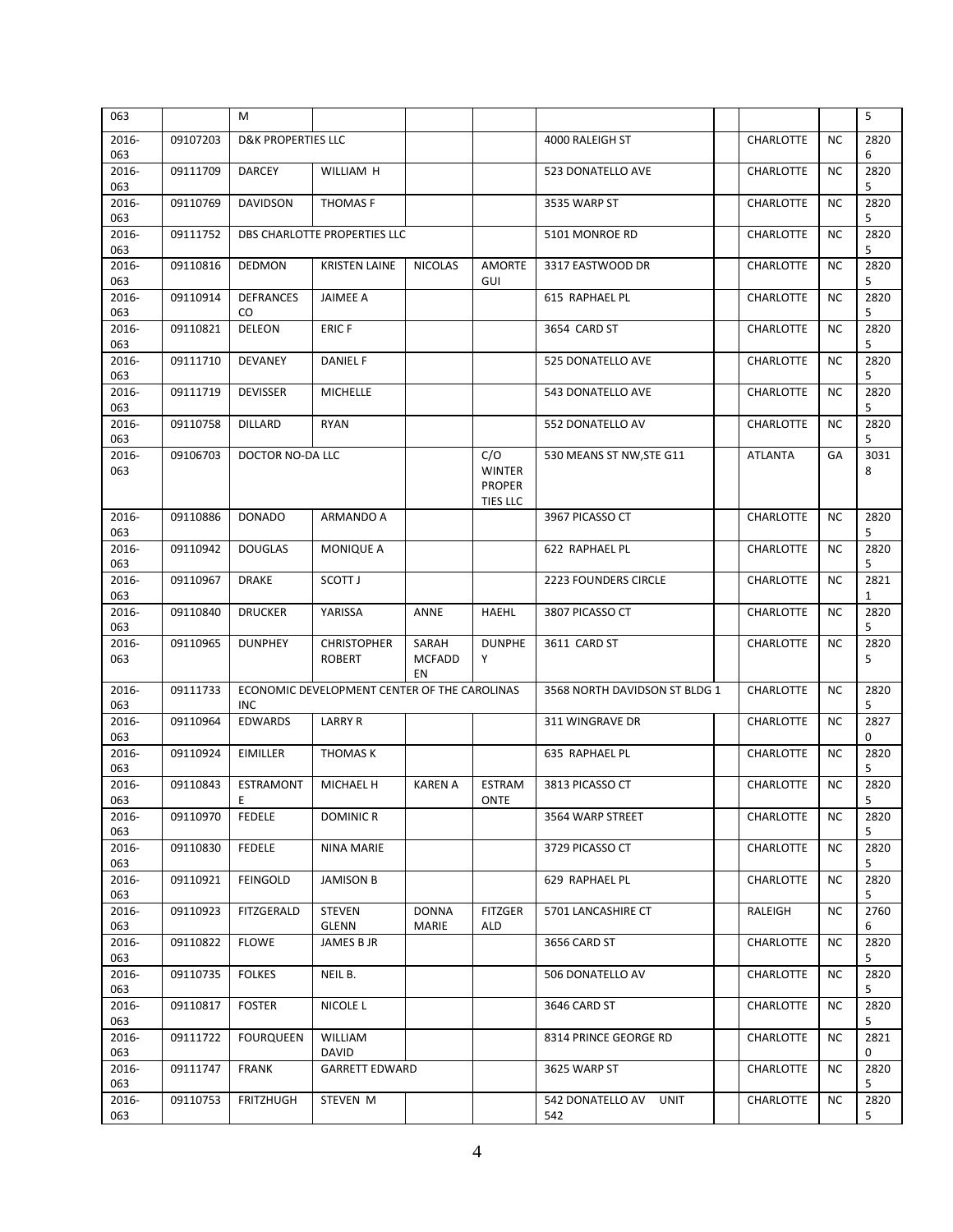| 2016-               | 09110906 | GALLIERIES @ NODA LLC         |                                  |                     |                     | 19 FRANKLIN AV NW            | CONCORD          | ΝC        | 2802<br>5 |
|---------------------|----------|-------------------------------|----------------------------------|---------------------|---------------------|------------------------------|------------------|-----------|-----------|
| 063<br>2016-<br>063 | 09110973 | GALLOWAY                      | <b>DAVID III</b>                 |                     |                     | 3570 WARP STREET             | <b>CHARLOTTE</b> | ΝC        | 2820<br>5 |
| 2016-<br>063        | 09110765 | <b>GENDY</b>                  | PETER J                          | SARAH L             | SAIN                | 2572 TREELINE DR             | CONCORD          | NC.       | 2802<br>7 |
| 2016-<br>063        | 09110755 | <b>GEORGE</b>                 | <b>JOHATHAN</b>                  | KAYLA M             | <b>GEORGE</b>       | 546 DONATELLO AVE            | CHARLOTTE        | NC.       | 2820<br>5 |
| 2016-<br>063        | 09111760 | GLOVER                        | <b>CARRIE L</b>                  |                     |                     | 3651 WARP ST                 | CHARLOTTE        | NC.       | 2820<br>5 |
| 2016-<br>063        | 09110852 | GONZALEZ                      | <b>MARIA</b><br><b>DENISSE</b>   | <b>EUGENIO</b><br>J | <b>GUEVAR</b><br>Α  | 3831 PICASSO CT              | <b>CHARLOTTE</b> | NC.       | 2820<br>5 |
| 2016-<br>063        | 09110847 | GORDON                        | <b>ALEXIS DANIELLE</b>           |                     |                     | 3821 PICASSO CT              | CHARLOTTE        | ΝC        | 2820<br>5 |
| 2016-<br>063        | 09110951 | <b>GOTTHARDT</b>              | <b>JOHN</b>                      | <b>JESSICA</b>      | LINER               | 640 RAPHAEL PL               | <b>CHARLOTTE</b> | NC.       | 2820<br>5 |
| 2016-<br>063        | 09110961 | <b>GRUBB</b>                  | <b>STEPHANIE B</b>               |                     |                     | 3619 CARD ST                 | CHARLOTTE        | NC.       | 2820<br>5 |
| 2016-<br>063        | 09110863 | HAGEMAN                       | SARAH ELIZABETH                  |                     |                     | 3921 PICASSO CT              | <b>CHARLOTTE</b> | <b>NC</b> | 2820<br>5 |
| 2016-<br>063        | 09111704 | <b>HAMILTON</b>               | <b>CRAIG S</b>                   |                     |                     | 513 DONATELLO AVE            | <b>CHARLOTTE</b> | NC.       | 2820<br>5 |
| 2016-<br>063        | 09110911 | <b>HAMILTON</b>               | <b>LAUREN W</b>                  |                     |                     | 609 RAPHAEL PL               | <b>CHARLOTTE</b> | <b>NC</b> | 2820<br>5 |
| 2016-<br>063        | 09111728 |                               | HANDS HOLDING NORTH DAVIDSON LLC |                     |                     | 3558 N DAVIDSON ST           | CHARLOTTE        | ΝC        | 2820<br>5 |
| 2016-<br>063        | 09111729 |                               | HANDS HOLDING NORTH DAVIDSON LLC |                     |                     | 3558 N DAVIDSON ST           | <b>CHARLOTTE</b> | <b>NC</b> | 2820<br>5 |
| 2016-<br>063        | 09110949 |                               | HANDS HOLDING RAPHAEL PLACE LLC  |                     |                     | 3558 N DAVIDSON ST           | CHARLOTTE        | ΝC        | 2820<br>5 |
| 2016-<br>063        | 09110867 | <b>HANSEN</b>                 | <b>JOANN</b>                     |                     |                     | 3929 PICASSO CT              | <b>CHARLOTTE</b> | NC.       | 2820<br>5 |
| 2016-<br>063        | 09110857 | <b>HANSON</b>                 | <b>DAVID</b>                     |                     |                     | 3909 PICASSO CT              | CHARLOTTE        | ΝC        | 2820<br>5 |
| 2016-<br>063        | 09110837 | <b>HARBOLD</b>                | <b>CRAIG</b>                     | <b>BARBARA</b><br>Α | <b>HARBOL</b><br>D  | 3747 PICASSO CT              | CHARLOTTE        | ΝC        | 2820<br>5 |
| 2016-<br>063        | 09110820 | <b>HARRIS</b>                 | RACHEL A                         |                     |                     | 222 CROWNSGATE CT            | <b>CHARLOTTE</b> | ΝC        | 2820<br>7 |
| 2016-<br>063        | 09110768 | <b>HARRIS</b>                 | SCOTT T                          |                     |                     | 3533 WARP ST                 | CHARLOTTE        | NC.       | 2820<br>5 |
| 2016-<br>063        | 09110739 | HARSHMAN                      | <b>DANIEL K</b>                  | LINDA               | <b>HARSHM</b><br>AN | 514 DONATELLO AV             | CHARLOTTE        | <b>NC</b> | 2820<br>5 |
| 2016-<br>063        | 09110865 | <b>HATLEY</b>                 | LAWTON H III                     |                     |                     | 3925 PICASSO CT              | CHARLOTTE        | <b>NC</b> | 2820<br>5 |
| 2016-<br>063        | 09110756 | HEMPSTEAD                     | <b>WILLIAM</b><br><b>HENRY</b>   |                     |                     | 548 DONATELLO AV             | CHARLOTTE        | ΝC        | 2820<br>5 |
| 2016-<br>063        | 09110761 | HERRERIA                      | JEAN M                           |                     |                     | 3526 N DAVIDSON ST           | <b>CHARLOTTE</b> | <b>NC</b> | 2820<br>5 |
| 2016-<br>063        | 09110883 | HILL                          | SHERIDA J                        |                     |                     | 5010 POPLAR GROVE DR         | CHARLOTTE        | ΝC        | 2826<br>9 |
| 2016-<br>063        | 09111727 | HILL                          | <b>TYLER</b>                     |                     |                     | 3554 N DAVIDSON ST           | CHARLOTTE        | ΝC        | 2820<br>5 |
| 2016-<br>063        | 09110929 | HOLCOMB                       | <b>STEPHEN</b><br>EDWIN          |                     |                     | 645 RAPHAEL PL               | CHARLOTTE        | NС        | 2820<br>5 |
| 2016-<br>063        | 09110878 | <b>HOLDER</b>                 | ELIZABETH A                      |                     |                     | 3951 PICASSO CT              | CHARLOTTE        | ΝC        | 2820<br>5 |
| 2016-<br>063        | 09110833 | <b>HOUSER</b>                 | <b>KENDAL R</b>                  |                     |                     | 3739 PICASSO CT              | <b>CHARLOTTE</b> | ΝC        | 2820<br>5 |
| 2016-<br>063        | 09110824 | <b>HUBBS</b>                  | <b>KYLE</b>                      |                     |                     | 3717 PICASSO CT              | CHARLOTTE        | NC.       | 2820<br>5 |
| 2016-<br>063        | 09106702 | <b>IMPRINT PROPERTIES LLC</b> |                                  |                     |                     | 401 HAWTHORNE LN STE 110-240 | <b>CHARLOTTE</b> | ΝC        | 2820<br>4 |
| 2016-<br>063        | 09106710 | <b>IMPRINT PROPERTIES LLC</b> |                                  |                     |                     | 401 HAWTHORNE LN STE 110-240 | CHARLOTTE        | ΝC        | 2820<br>4 |
| 2016-               | 09106704 | INLAND                        | OF AMERICA                       |                     |                     | 1651 MONTREAL CIRCLE         | <b>TUCKER</b>    | GA        | 3008      |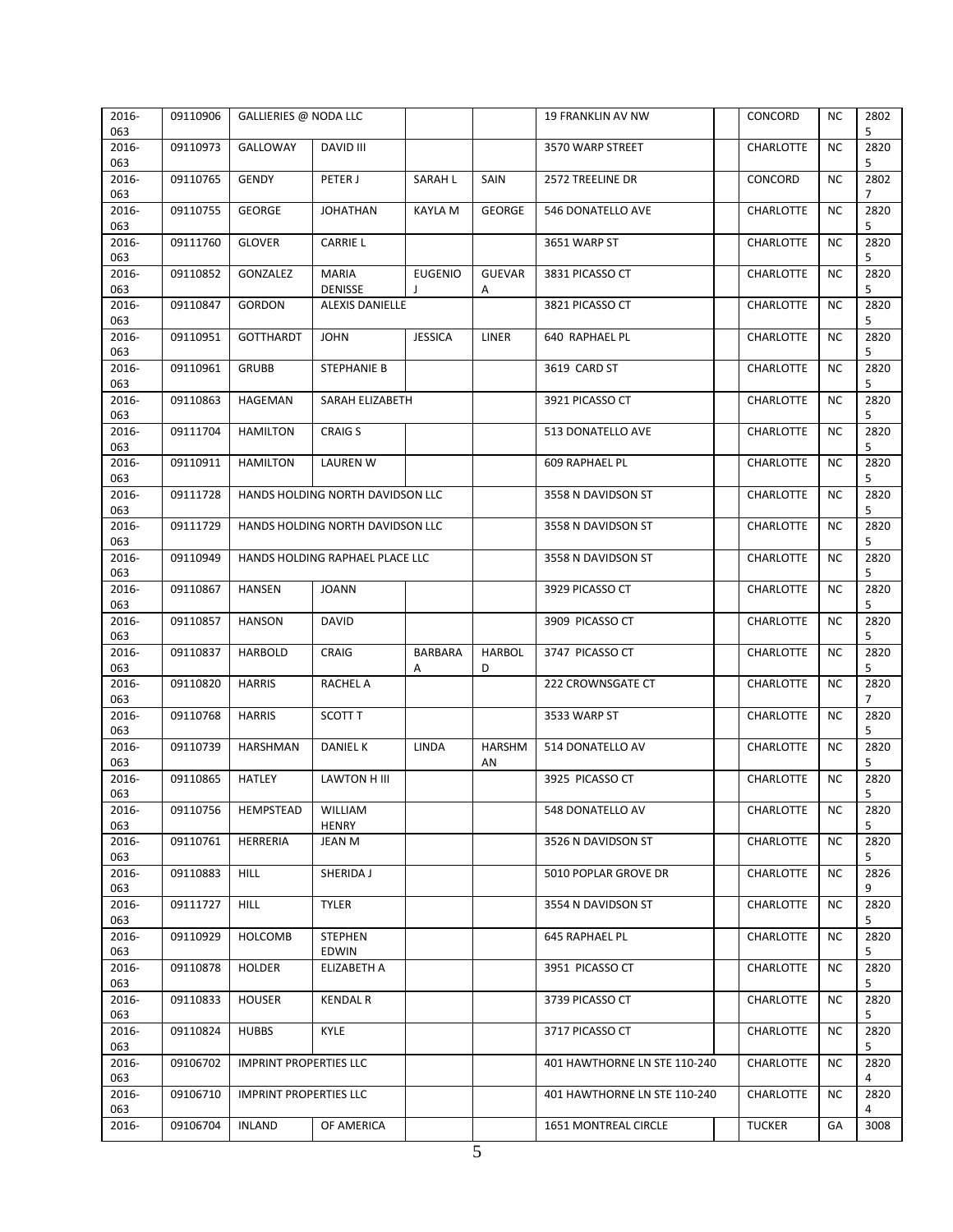| 063          |          | <b>FRESH</b>                        | <b>INC</b>              |                                 |                    |                            |                  |           | 4                      |
|--------------|----------|-------------------------------------|-------------------------|---------------------------------|--------------------|----------------------------|------------------|-----------|------------------------|
|              |          | <b>SEAFOOD</b><br><b>CORP</b>       |                         |                                 |                    |                            |                  |           |                        |
| 2016-<br>063 | 09110826 | <b>JAMBUSARI</b><br>A               | <b>HARSHAL</b>          |                                 |                    | 3721 PICASSO COURT         | <b>CHARLOTTE</b> | <b>NC</b> | 2820<br>5              |
| 2016-<br>063 | 09110953 | <b>JAMES</b>                        | <b>JESSE DANIEL</b>     |                                 |                    | 644 RAPHAEL PL             | <b>CHARLOTTE</b> | NC.       | 2820<br>5              |
| 2016-<br>063 | 09111738 | <b>JANES</b>                        | SASHA                   |                                 |                    | 2530 RED BIRCH DR          | <b>CHARLOTTE</b> | <b>NC</b> | 2826<br>2              |
| 2016-<br>063 | 09111762 | <b>JOHNSON</b>                      | LANCE N                 | <b>ALICIA</b><br><b>COLLIER</b> | <b>JOHNSO</b><br>N | 343 MONTMORENCI CROSSING   | <b>FORT MILL</b> | SC        | 2971<br>5              |
| 2016-<br>063 | 09110920 | <b>JONES</b>                        | <b>CHARLES W</b>        | PAULA P                         | <b>JONES</b>       | 8513 PEYTON RANDOLPH DR    | <b>CHARLOTTE</b> | ΝC        | 2827<br>7              |
| 2016-<br>063 | 09110838 | <b>JOWERS</b>                       | JEFFREY C.              |                                 |                    | 3749 PICASSO CT            | <b>CHARLOTTE</b> | NC.       | 2820<br>5              |
| 2016-<br>063 | 09110963 | <b>JOYNER</b>                       | <b>ANTOINE</b>          |                                 |                    | 3615 CARD ST               | <b>CHARLOTTE</b> | NC        | 2820<br>5              |
| 2016-<br>063 | 09110834 | <b>JPMAC ENTERPRISES LLC</b>        |                         |                                 |                    | 2632 WEDDINGTON AVE        | <b>CHARLOTTE</b> | NC        | 2820<br>4              |
| 2016-<br>063 | 09110813 | KAZMIERCZA<br>к                     | <b>APRILD</b>           |                                 |                    | 17020 SHADY GLEN DR        | <b>CORNELIUS</b> | ΝC        | 2803<br>1              |
| 2016-<br>063 | 09111717 | KEAN                                | <b>KIM ROTH</b>         |                                 |                    | 545 DONATELLO AV           | <b>CHARLOTTE</b> | ΝC        | 2820<br>5              |
| 2016-<br>063 | 09110930 | <b>KEMPTER &amp; ASSOCIATES LLC</b> |                         |                                 |                    | <b>2307 BEAUCATCHER LN</b> | <b>CHARLOTTE</b> | NC        | 2827<br>0              |
| 2016-<br>063 | 09110850 | KENNEDY                             | <b>BRIAN J</b>          |                                 |                    | 3827 PICASSO CT            | CHARLOTTE        | NC.       | 2820<br>5              |
| 2016-<br>063 | 09110932 | KENT                                | <b>JUSTIN M</b>         | <b>JAIME M</b>                  | <b>KENT</b>        | 651 RAPHAEL PL             | <b>CHARLOTTE</b> | <b>NC</b> | 2820<br>5              |
| 2016-<br>063 | 09110910 | LACKEY                              | <b>CAROLYN J</b>        | LINDSEY<br>K                    | <b>YELTON</b>      | 6321 BELLE CREST DR        | RALEIGH          | <b>NC</b> | 2761<br>$\overline{2}$ |
| 2016-<br>063 | 09110849 | LANG                                | <b>LAUREN M</b>         |                                 |                    | 3825 PICASSO COURT         | <b>CHARLOTTE</b> | <b>NC</b> | 2820<br>5              |
| 2016-<br>063 | 09110882 | LANGE                               | <b>JACK DEAN</b>        |                                 |                    | 3959 PICASSO CT            | <b>CHARLOTTE</b> | NC        | 2820<br>5              |
| 2016-<br>063 | 09110745 | LAVOY                               | MELISSA S               |                                 |                    | 526 DONATELLO AVE          | <b>CHARLOTTE</b> | <b>NC</b> | 2820<br>5              |
| 2016-<br>063 | 09110750 | LEDEZMA                             | <b>JOSE ANTONIO</b>     |                                 |                    | 536 DONATELLO AVE          | <b>CHARLOTTE</b> | <b>NC</b> | 2820<br>5              |
| 2016-<br>063 | 09110944 | LEWIS                               | <b>JAY NORMAN</b>       | SPENCER<br>PRUITT               | LEWIS              | 626 RAPHAEL PL             | <b>CHARLOTTE</b> | NC.       | 2820<br>5              |
| 2016-<br>063 | 09111723 | LINK                                | <b>BRITTANY</b><br>ANN  |                                 |                    | 551 DONATELLO AVE          | <b>CHARLOTTE</b> | ΝC        | 2820<br>5              |
| 2016-<br>063 | 09110853 | LORD                                | <b>CHRISTOPHER</b><br>E |                                 |                    | 3833 PICASSO CT            | <b>CHARLOTTE</b> | <b>NC</b> | 2820<br>8              |
| 2016-<br>063 | 09111751 | MACASAET                            | DAVID                   |                                 |                    | 3633 WARP ST               | CHARLOTTE        | ΝC        | 2820<br>5              |
| 2016-<br>063 | 09110972 | <b>MACKIN</b>                       | JENNIFER A              |                                 |                    | 3568 WARP ST               | CHARLOTTE        | ΝC        | 2820<br>5              |
| 2016-<br>063 | 09110931 | <b>MAHLIN</b>                       | CATHERIN<br>ANNA        |                                 |                    | 649 RAPHAEL PL             | CHARLOTTE        | <b>NC</b> | 2820<br>5              |
| 2016-<br>063 | 09111703 | MARKOU                              | ANGELA M                |                                 |                    | 511 DONATELLO AVE          | CHARLOTTE        | ΝC        | 2820<br>5              |
| 2016-<br>063 | 09110879 | MARTIN                              | <b>CHRISTOPHER</b>      |                                 |                    | 3508 MOUNTAIN BROOK RD     | CHARLOTTE        | ΝC        | 2821<br>0              |
| 2016-<br>063 | 09110741 | <b>MATLOCK</b>                      | ADRIAN                  |                                 |                    | 518 DONATELLO AV           | CHARLOTTE        | ΝC        | 2820<br>5              |
| 2016-<br>063 | 09110815 | <b>MATRICCIN</b><br>O               | JESSE                   |                                 |                    | 3642 CARD ST               | CHARLOTTE        | NC        | 2820<br>5              |
| 2016-<br>063 | 09111746 | MAZZERO                             | LEONARDO                |                                 |                    | 3623 WARP ST               | CHARLOTTE        | NC        | 2820<br>5              |
| 2016-<br>063 | 09111757 | <b>MCCLOSKEY</b>                    | <b>JACQUELINE</b>       |                                 |                    | 3645 WARP ST               | CHARLOTTE        | ΝC        | 2820<br>5              |
| 2016-<br>063 | 09110760 | MCDONALD                            | <b>RUSTY W</b>          |                                 |                    | 3524 N DAVIDSON ST         | CHARLOTTE        | NC        | 2820<br>5              |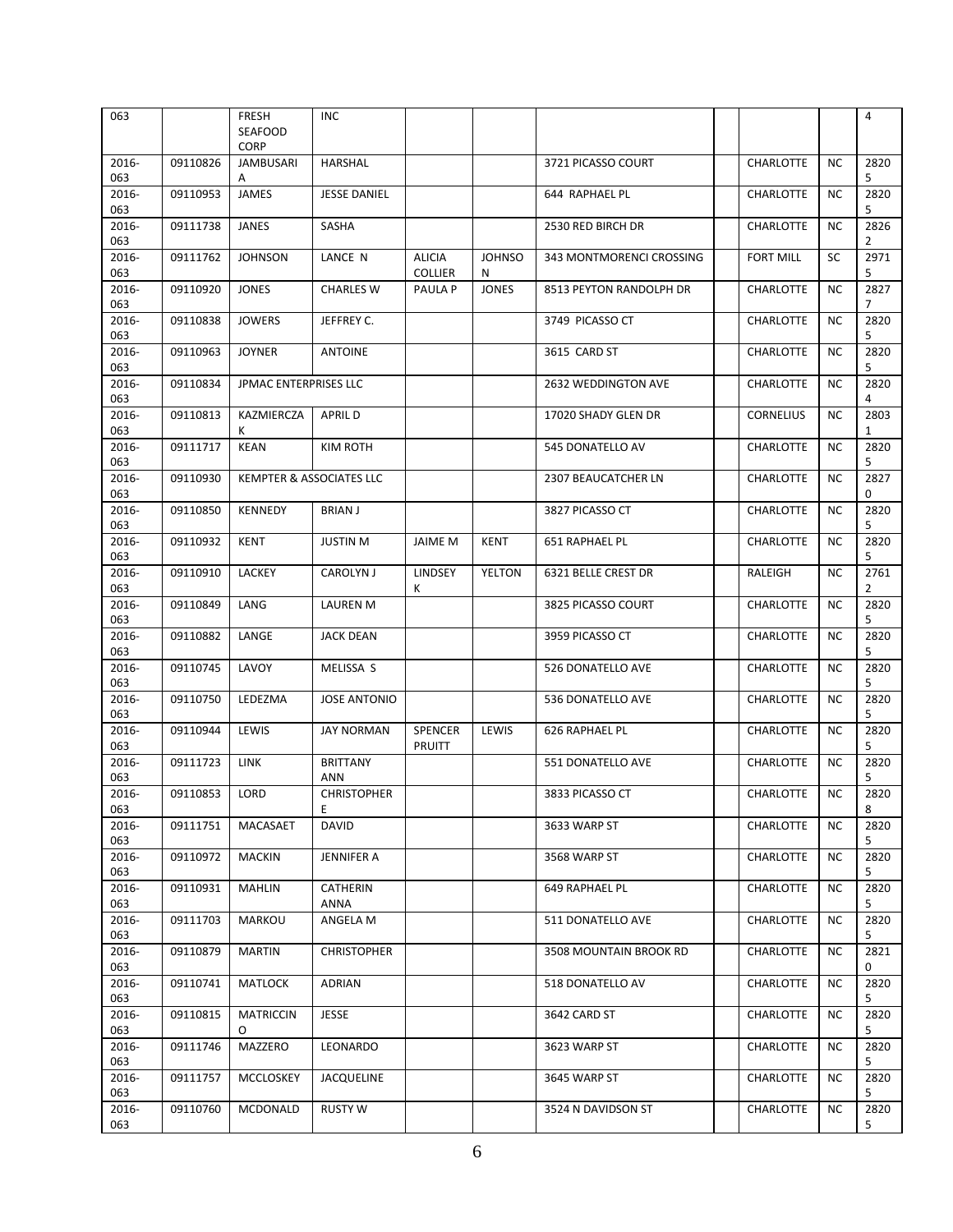| 2016-<br>063    | 09111731 | MCFADDEN           | <b>KATHERINE</b>                  |                              |                     | 3564 N DAVIDSON ST                      |                                                 | <b>CHARLOTTE</b>         | ΝC        | 2820<br>5              |
|-----------------|----------|--------------------|-----------------------------------|------------------------------|---------------------|-----------------------------------------|-------------------------------------------------|--------------------------|-----------|------------------------|
| 2016-<br>063    | 09110868 | <b>MCGRINSON</b>   | <b>MANUEL AGUSTIN</b>             |                              |                     | 3931 PICASSO CT                         |                                                 | <b>CHARLOTTE</b>         | ΝC        | 2820<br>5              |
| 2016-<br>063    | 09110746 | <b>MCRAE</b>       | <b>CAMERON W</b>                  | SALLY S                      | <b>MCRAE</b>        | 528 DONATELLO AV                        |                                                 | <b>CHARLOTTE</b>         | <b>NC</b> | 2820<br>5              |
| 2016-<br>063    | 09110873 | <b>MCRORIE</b>     | <b>JILLIAM W</b>                  | <b>JAMES M</b>               | <b>MCRORI</b><br>E  | 3941 PICASSO CT                         |                                                 | <b>CHARLOTTE</b>         | NC        | 2820<br>5              |
| 2016-<br>063    | 09111743 | MILLER             | <b>RONNIE A</b>                   |                              |                     | 3588 N DAVIDSON ST                      |                                                 | <b>CHARLOTTE</b>         | NC        | 2820<br>9              |
| 2016-<br>063    | 09111707 | <b>MINTON</b>      | <b>JAMESL</b>                     |                              |                     | 519 DONATELLO AVE                       |                                                 | <b>CHARLOTTE</b>         | <b>NC</b> | 2820<br>5              |
| 2016-<br>063    | 09111759 | <b>MITCHELL</b>    | DAVID R                           |                              |                     | 8719 BRANCHSIDE LN                      |                                                 | <b>HUNTERSVI</b><br>LLE. | ΝC        | 2807<br>8              |
| 2016-<br>063    | 09111758 | <b>MOHLERE</b>     | <b>MELISSA L</b>                  |                              |                     | 3647 WARP ST                            |                                                 | <b>CHARLOTTE</b>         | <b>NC</b> | 2820<br>5              |
| 2016-<br>063    | 09110858 | <b>MONION</b>      | <b>STEFANIE LEE</b>               |                              |                     | 3911 PICASSO CT                         |                                                 | <b>CHARLOTTE</b>         | <b>NC</b> | 2820<br>5              |
| 2016-<br>063    | 09106606 | MOREBILT HOMES INC |                                   |                              |                     | PO BOX 36094                            |                                                 | <b>CHARLOTTE</b>         | <b>NC</b> | 2823<br>6              |
| 2016-<br>063    | 09111208 |                    | MREC VISION CRAIGHEAD LLC         |                              |                     | 13860 BALLANTYNE<br><b>CORPORATE PL</b> | S<br>U<br>T.<br>T<br>Ε<br>$\mathbf 1$<br>3<br>0 | CHARLOTTE                | <b>NC</b> | 2827<br>$\overline{7}$ |
| 2016-<br>063    | 09111748 | <b>MURPHY</b>      | <b>DUSTIN</b>                     |                              |                     | 3627 WARP STREET                        |                                                 | <b>CHARLOTTE</b>         | <b>NC</b> | 2820<br>5              |
| 2016-<br>063    | 09110748 | <b>MURPHY</b>      | <b>MICHAEL J</b>                  |                              |                     | 532 DONATELLO AV                        |                                                 | <b>CHARLOTTE</b>         | ΝC        | 2820<br>5              |
| 2016-<br>063    | 09111753 | <b>MURRAY</b>      | STEWART KENNETH                   |                              |                     | 3637 WARP ST                            |                                                 | <b>CHARLOTTE</b>         | <b>NC</b> | 2820<br>5              |
| 2016-<br>063    | 09110844 | NAOMI ROASTERS LLC |                                   |                              |                     | 9917 SOUTHAMPTON COMMONS<br><b>DR</b>   |                                                 | <b>CHARLOTTE</b>         | NC.       | 2827<br>$\overline{7}$ |
| 2016-<br>063    | 09110828 | <b>NEHL</b>        | PETER                             |                              |                     | 3725 PICASSO CT                         |                                                 | <b>CHARLOTTE</b>         | <b>NC</b> | 2820<br>5              |
| 2016-<br>063    | 09110969 | NELSON             | <b>JACKD</b>                      |                              |                     | 3562 WARP STREET                        |                                                 | <b>CHARLOTTE</b>         | ΝC        | 2820<br>5              |
| 2016-<br>063    | 09111725 |                    | NODA CHARLOTTE RENTAL LLC         |                              |                     | 6173 FOUR WOOD DR                       |                                                 | <b>MATTHEWS</b>          | NC.       | 2810<br>4              |
| 2016-<br>063    | 09106603 |                    | NORTHMORE PROPERTIES INC          |                              |                     | PO BOX 36094                            |                                                 | <b>CHARLOTTE</b>         | <b>NC</b> | 2823<br>6              |
| 2016-<br>063    |          |                    | 09106604 NORTHMORE PROPERTIES INC |                              |                     | PO BOX 36094                            |                                                 | CHARLOTTE                | <b>NC</b> | 2823<br>6              |
| 2016-<br>063    | 09110956 | <b>NORTON</b>      | MICHAEL EDWARD                    |                              |                     | <b>650 RAPHAEL PL</b>                   |                                                 | CHARLOTTE                | ΝC        | 2820<br>5              |
| 2016-<br>063    | 09110905 | <b>NUTTER</b>      | <b>MICHAEL J</b>                  | SANDRA<br>М                  | <b>NUTTER</b>       | 610 ANDERSON ST                         |                                                 | CHARLOTTE                | <b>NC</b> | 2820<br>5              |
| 2016-<br>063    | 09110819 | <b>OLSOVSKY</b>    | ERIN M                            | <b>KEVIN</b><br><b>BLAKE</b> | JEKEL               | 3650 CARD ST                            |                                                 | CHARLOTTE                | NC        | 2820<br>5              |
| 2016-<br>063    | 09111721 | <b>OSBORNE</b>     | <b>CLAYTON H</b>                  | SHELDON<br>R                 | <b>OSBORN</b><br>E. | 30 STONEBERRY CROSSING                  |                                                 | <b>PLATTSBUR</b><br>GH   | ΝY        | 1453<br>4              |
| 2016-<br>063    | 09110774 | PALAGHIA           | <b>IOANA</b>                      | <b>JUSTIN</b>                | WALKER              | 3545 WARP ST#175                        |                                                 | CHARLOTTE                | <b>NC</b> | 2820<br>5              |
| 2016-<br>063    | 09110737 | PATANKAR           | <b>SUSHIL</b>                     |                              |                     | 510 DONATELLO AV UNIT 5                 |                                                 | CHARLOTTE                | ΝC        | 2827<br>0              |
| 2016-<br>063    | 09110968 | PATEL              | CHETAN                            |                              |                     | 3560 WARP ST                            |                                                 | CHARLOTTE                | <b>NC</b> | 2820<br>5              |
| 2016-<br>063    | 09110871 | PATEL              | <b>MITTAL</b>                     | <b>SUNITA</b>                | PATEL               | 3937 PICASSO CT                         |                                                 | CHARLOTTE                | NC        | 2820<br>5              |
| $2016 -$<br>063 | 09111711 | <b>PAYTON</b>      | DAVIS <sub>S</sub>                |                              |                     | 527 DONATELLO AV                        |                                                 | CHARLOTTE                | <b>NC</b> | 2820<br>5              |
| 2016-           | 09110846 | PEARSON            | DARIN E                           |                              |                     | 3819 PICASSO CT                         |                                                 | CHARLOTTE                | <b>NC</b> | 2820                   |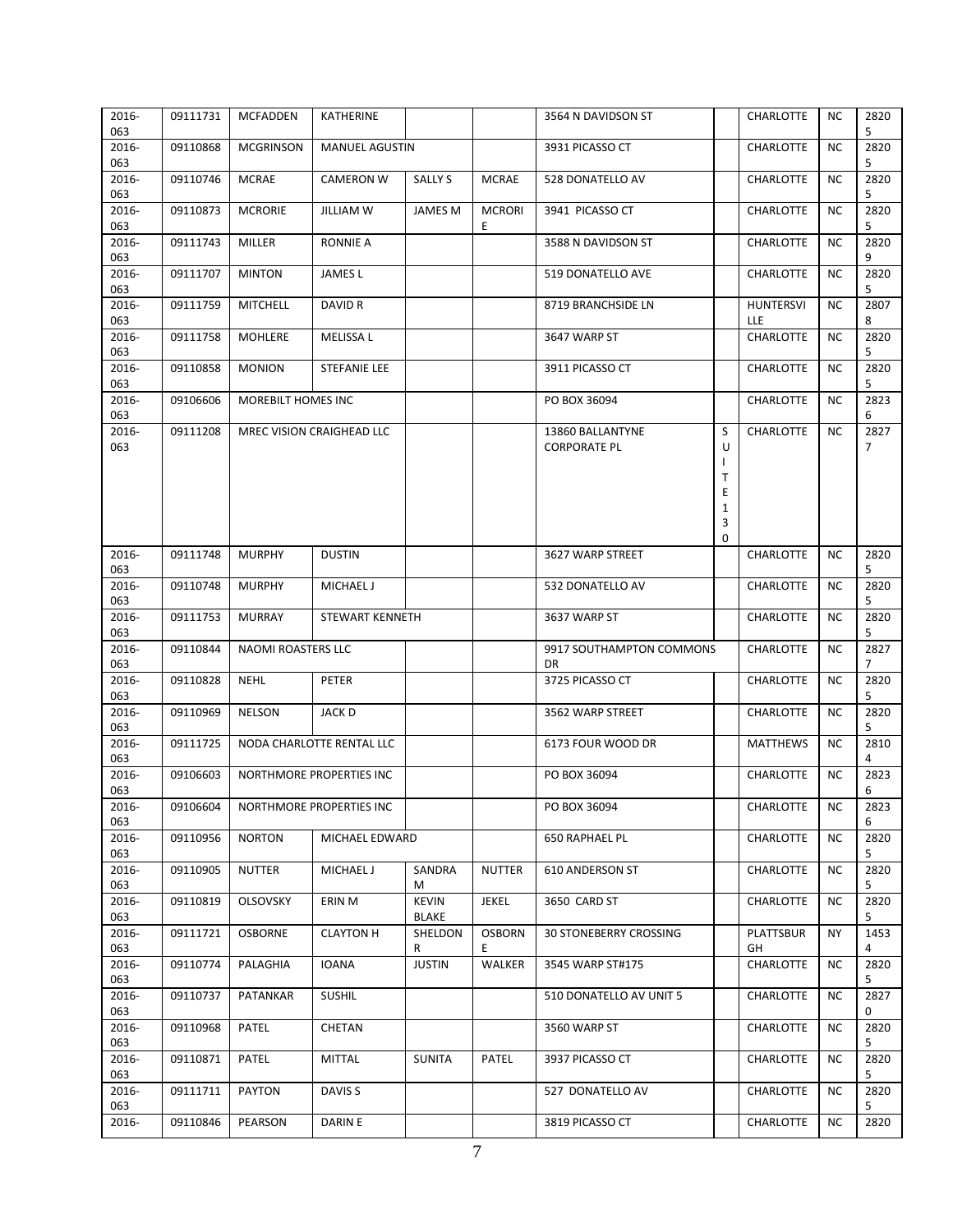| 063          |          |                                      |                           |                          |               |                              |                             |           | 5                    |
|--------------|----------|--------------------------------------|---------------------------|--------------------------|---------------|------------------------------|-----------------------------|-----------|----------------------|
| 2016-<br>063 | 09110825 | PELLERITE                            | THOMAS J                  |                          |               | 3719 PICASSO CT              | <b>CHARLOTTE</b>            | <b>NC</b> | 2820<br>5            |
| 2016-<br>063 | 09111712 | PEPPER                               | <b>THOMAS</b>             |                          |               | 529 DONATELL AVE             | <b>CHARLOTTE</b>            | ΝC        | 2820<br>5            |
| 2016-<br>063 | 09110749 | <b>PERKINS</b>                       | NICHOLAS G                |                          |               | 534 DONATELLO AVE            | <b>CHARLOTTE</b>            | NC.       | 2820<br>5            |
| 2016-<br>063 | 09111754 | <b>POE</b>                           | JEFFREY H JR              |                          |               | 3639 WARP ST                 | <b>CHARLOTTE</b>            | <b>NC</b> | 2820<br>5            |
| 2016-<br>063 | 09110751 | <b>POLIAKOFF</b>                     | <b>BETH</b>               |                          |               | 538 DONATELLO AV             | <b>CHARLOTTE</b>            | ΝC        | 2820<br>5            |
| 2016-<br>063 | 09110885 | <b>POPP</b>                          | ALEXANDER<br><b>WEISS</b> | <b>COURTNE</b><br>Y ROSE | <b>POPP</b>   | 3965 PICASSO CT              | <b>CHARLOTTE</b>            | ΝC        | 2820<br>5            |
| 2016-<br>063 | 09111763 | <b>QUICK</b>                         | <b>ANTHONY B</b>          |                          |               | 3657 WARP ST                 | <b>CHARLOTTE</b>            | ΝC        | 2820<br>5            |
| 2016-<br>063 | 09106705 | RIM<br><b>INVESTMEN</b><br>T CORP ET | AL                        |                          |               | 2313 VERNON DR               | <b>CHARLOTTE</b>            | ΝC        | 2821<br>$\mathbf{1}$ |
| 2016-<br>063 | 09110810 | <b>RADHAKRIS</b><br><b>HNAN</b>      | RANJIT                    |                          |               | 7344 RENA MAE LN             | <b>CHARLOTTE</b>            | <b>NC</b> | 2822<br>7            |
| 2016-<br>063 | 09110928 | RAGONE                               | <b>BRIAN S</b>            |                          |               | 643 RAPHEL PL                | <b>CHARLOTTE</b>            | <b>NC</b> | 2820<br>5            |
| 2016-<br>063 | 09110835 | RAJAGOPAL<br>AN                      | SRIKANTH                  |                          |               | 3743 PICASSO CT              | <b>CHARLOTTE</b>            | <b>NC</b> | 2820<br>5            |
| 2016-<br>063 | 09111734 | <b>RECTOR</b>                        | <b>MARK A</b>             |                          |               | 3835 PICASSO CT              | <b>CHARLOTTE</b>            | NC.       | 2820<br>5            |
| 2016-<br>063 | 09110945 | <b>REEVES</b>                        | LARA<br>ELIZBETH          |                          |               | 628 RAPHAEL PL               | <b>CHARLOTTE</b>            | NC.       | 2820<br>5            |
| 2016-<br>063 | 09110952 | <b>REICHENBER</b><br>G               | <b>JOSHUA H</b>           |                          |               | 642 RAPHAEL PL               | <b>CHARLOTTE</b>            | NC.       | 2820<br>5            |
| 2016-<br>063 | 09110938 | <b>REINHARD</b>                      | PAIGE A                   |                          |               | <b>614 RAPHAEL PL</b>        | <b>CHARLOTTE</b>            | <b>NC</b> | 2820<br>5            |
| 2016-<br>063 | 09110818 | <b>RICHEY</b>                        | <b>JOHN J</b>             |                          |               | 3648 CARD ST                 | <b>CHARLOTTE</b>            | ΝC        | 2820<br>5            |
| 2016-<br>063 | 09110941 | <b>RICHTER</b>                       | LYNDSAY                   |                          |               | 620 RAPHAEL PL               | <b>CHARLOTTE</b>            | NC.       | 2820<br>5            |
| 2016-<br>063 | 09110108 | <b>ROBSON</b>                        | LUCIE LEA WHITE           |                          |               | 741 BISHOPS PARK DR UNIT 205 | RALEIGH                     | <b>NC</b> | 2760<br>5            |
| 2016-<br>063 | 09110832 | <b>RODKEY</b>                        | ANDREW                    |                          |               | 3737 PICASSO CT              | <b>CHARLOTTE</b>            | <b>NC</b> | 2820<br>5            |
| 2016-<br>063 | 09110966 | <b>ROHRBACH</b>                      | <b>STEPHEN P</b>          |                          |               | 3556 WARP ST                 | <b>CHARLOTTE</b>            | ΝC        | 2820<br>6            |
| 2016-<br>063 | 09110939 | <b>RORIE</b>                         | LAUREN                    | <b>JOSHUA</b>            | <b>BREWER</b> | 1305 S. COLLEGE ST #2313     | <b>CHARLOTTE</b>            | <b>NC</b> | 2820<br>3            |
| 2016-<br>063 | 09110855 | ROSHARDT                             | STEFAN                    | CHERITA                  | JAMES         | 1922 14TH STREET N           | ST<br><b>PETERSBUR</b><br>G | FL.       | 3370<br>4            |
| 2016-<br>063 | 09110955 | <b>ROSS</b>                          | MICHAEL<br>DAVID          |                          |               | 648 RAPHAEL PL               | CHARLOTTE                   | ΝC        | 2820<br>5            |
| 2016-<br>063 | 09110936 | <b>ROSS</b>                          | TODD J                    |                          |               | 8833 WESTMORELAND LAKE<br>DR | <b>CORNELIUS</b>            | ΝC        | 2803<br>1            |
| 2016-<br>063 | 09110872 | <b>RUNKLE</b>                        | <b>MATTHEW</b>            |                          |               | 3939 PICASSO CT              | <b>CHARLOTTE</b>            | ΝC        | 2820<br>5            |
| 2016-<br>063 | 09110940 | SANDS                                | MAKILA                    |                          |               | 618 RAPHAEL PL               | CHARLOTTE                   | ΝC        | 2820<br>5            |
| 2016-<br>063 | 09110947 | <b>SCHOTT</b>                        | JEREMY M                  | MICHELLE                 | <b>POWELL</b> | 632 RAPHAEL PL               | CHARLOTTE                   | ΝC        | 2820<br>5            |
| 2016-<br>063 | 09110764 | <b>SCHUBERT</b>                      | VALERIE                   |                          |               | 3532 N DAVIDSON ST           | CHARLOTTE                   | ΝC        | 2820<br>5            |
| 2016-<br>063 | 09111750 | <b>SCHUETH</b>                       | RYAN S                    |                          |               | 20505 SOUTHSHORE DR          | <b>CORNELIUS</b>            | ΝC        | 2803<br>1            |
| 2016-<br>063 | 09111715 | SEAMAN                               | MARIA J                   |                          |               | 535 DONATELLO AVE            | CHARLOTTE                   | ΝC        | 2820<br>5            |
| 2016-<br>063 | 09110762 | SHARMAN                              | <b>GERALD H</b>           |                          |               | 1976 S VRAIN ST              | <b>DENVER</b>               | CO        | 8021<br>9            |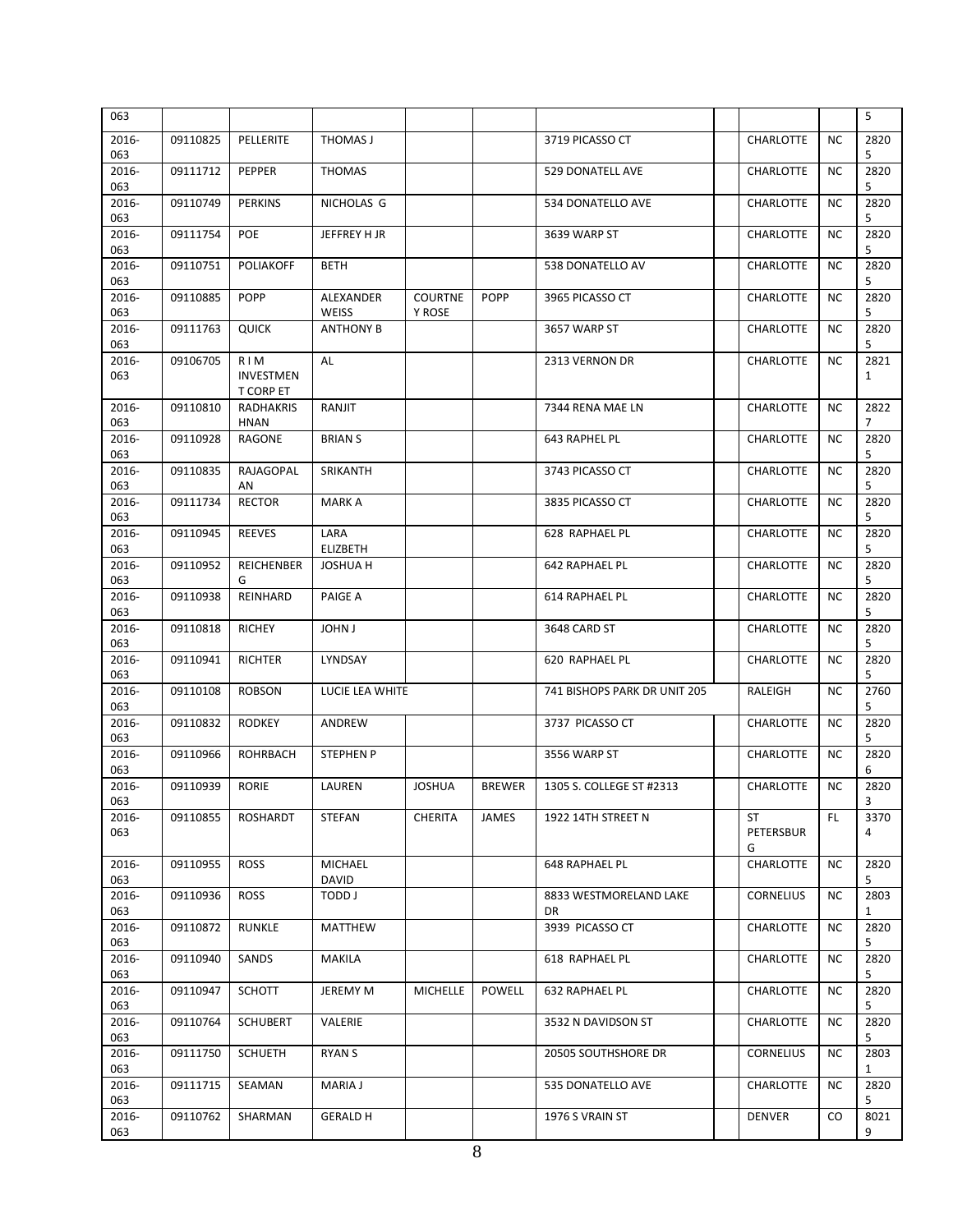| 2016-<br>063 | 09110866      | SIGMON                                    | <b>BOYD AARON</b>                |                      |                               | 3927 PICASSO CT         | <b>CHARLOTTE</b>        | ΝC        | 2820<br>5              |
|--------------|---------------|-------------------------------------------|----------------------------------|----------------------|-------------------------------|-------------------------|-------------------------|-----------|------------------------|
| 2016-<br>063 | 09110842      | SILL                                      | <b>BRIAN</b>                     |                      |                               | 3811 PICASSO CT         | <b>CHARLOTTE</b>        | <b>NC</b> | 2820<br>5              |
| 2016-<br>063 | 09110971      | <b>SIMMONS</b>                            | <b>GARY</b>                      | SUSAN                | <b>SIMMO</b><br><b>NS</b>     | 3701 BRASSFIELD OAKS DR | <b>GREENSBOR</b><br>0   | <b>NC</b> | 2741<br>0              |
| 2016-<br>063 | 09110754      | <b>SIMMONS</b>                            | VONZELL                          |                      |                               | 544 DONATELLO AV        | CHARLOTTE               | ΝC        | 2820<br>5              |
| 2016-<br>063 | 09111739      | SINGLETON                                 | <b>CEMENTAL L</b>                |                      |                               | 9327 WILLOWGLEN TRAIL   | <b>CHARLOTTE</b>        | ΝC        | 2821<br>5              |
| 2016-<br>063 | 09110926      | <b>SMITH</b>                              | ABIGAIL                          |                      |                               | 639 RAPHAEL PL          | <b>CHARLOTTE</b>        | ΝC        | 2820<br>5              |
| 2016-<br>063 | 09110747      | <b>SMITH</b>                              | <b>JEFFREY R</b>                 |                      |                               | 530 DONATELLO AV        | <b>CHARLOTTE</b>        | <b>NC</b> | 2820<br>5              |
| 2016-<br>063 | 09110950      | <b>SMITH</b>                              | <b>NICHOLE</b>                   |                      |                               | <b>638 RAPHAEL PL</b>   | <b>CHARLOTTE</b>        | <b>NC</b> | 2820<br>5              |
| 2016-<br>063 | 09110933      | SNOW                                      | <b>JAMES K</b>                   | <b>BLAIR</b>         | <b>NEWTO</b><br>N             | <b>635 PAPHAEL PL</b>   | <b>CHARLOTTE</b>        | <b>NC</b> | 2820<br>5              |
| 2016-<br>063 | 09111713      | SOLE                                      | ALYSSA MULCAHY                   |                      |                               | 531 DONATELLO AVE       | <b>CHARLOTTE</b>        | ΝC        | 2820<br>5              |
| 2016-<br>063 | 09110877      | SPARROW                                   | <b>KATHERINE T</b>               |                      |                               | 4788 CHARLIE HIPP RD    | <b>CHARLOTTE</b>        | <b>NC</b> | 2821<br>4              |
| 2016-<br>063 | 09107201      | SRI HOLDINGS LLC                          |                                  |                      |                               | 4307 OLD COURSE DR      | <b>CHARLOTTE</b>        | <b>NC</b> | 2827<br>7              |
| 2016-<br>063 | 09107201<br>Е | SRI HOLDINGS LLC                          |                                  |                      |                               | 4307 OLD COURSE DR      | CHARLOTTE               | <b>NC</b> | 2827<br>7              |
| 2016-<br>063 | 09110937      | <b>STALLARD</b>                           | <b>WILLIAM</b><br><b>GREGORY</b> | <b>NANCY</b><br>ANNE | <b>STALLAR</b><br>D           | 345 LANDSBURY DR        | <b>WAXHAW</b>           | <b>NC</b> | 2817<br>3              |
| 2016-<br>063 | 09106605      | <b>STERLING</b><br><b>DEVELOPME</b><br>NT | (BY MERGER)                      |                      |                               | PO BOX 221069           | <b>CHARLOTTE</b>        | <b>NC</b> | 2822<br>$\overline{2}$ |
| 2016-<br>063 | 09110903      | STERLING DEVELOPMENT                      |                                  |                      |                               | PO BOX 221069           | <b>CHARLOTTE</b>        | ΝC        | 2822<br>2              |
| 2016-<br>063 | 09110904      | STERLING DEVELOPMENT                      |                                  |                      |                               | PO BOX 221069           | <b>CHARLOTTE</b>        | <b>NC</b> | 2822<br>2              |
| 2016-<br>063 | 09110757      | <b>STIENER</b>                            | RICHARD C                        |                      |                               | 550 DONATELLO AV        | <b>CHARLOTTE</b>        | <b>NC</b> | 2820<br>5              |
| 2016-<br>063 | 09111720      | <b>STRENGTH</b>                           | <b>MATTHEW</b>                   |                      |                               | 545 DONATELLO AVE       | <b>CHARLOTTE</b>        | ΝC        | 2820<br>5              |
| 2016-<br>063 | 09111749      | <b>SURRATT</b>                            | <b>CHRISTOPHER</b><br>J          |                      |                               | 3629 WARP ST            | <b>CHARLOTTE</b>        | <b>NC</b> | 2820<br>5              |
| 2016-<br>063 | 09110881      | SZENDI-<br><b>HORVATH</b>                 | <b>KRISTIAN</b>                  | <b>JENNIFER</b>      | SZENDI-<br><b>HORVAT</b><br>н | 21 TOWNSHIP RD #1233    | <b>PROCTORVI</b><br>LLE | OH        | 4566<br>9              |
| 2016-<br>063 | 09110862      | <b>TAILOR</b>                             | <b>JITEN</b>                     | SHANIL               | AMALEA<br>N                   | 744 OVERTURE CT         | SAN JOSE                | CA        | 9513<br>4              |
| 2016-<br>063 | 09110946      | <b>TAILOR</b>                             | <b>JITEN</b>                     | SHANIL               | AMALEA<br>N                   | 744 OVERTURE CT         | SAN JOSE                | CA        | 9513<br>4              |
| 2016-<br>063 | 09110960      | <b>TAYLOR</b>                             | <b>KEVIN</b><br>MICHAEL          |                      |                               | 3617 CARD ST            | CHARLOTTE               | ΝC        | 2820<br>5              |
| 2016-<br>063 | 09110869      | <b>TAYLOR</b>                             | ZACHARY L                        | <b>BRITT</b>         | <b>HARLING</b>                | 3933 PICASSO CT         | CHARLOTTE               | ΝC        | 2820<br>5              |
| 2016-<br>063 | 09111701      | <b>TEETER</b>                             | <b>RANDY E</b>                   |                      |                               | 507 DONATELLO AVE       | CHARLOTTE               | <b>NC</b> | 2820<br>5              |
| 2016-<br>063 | 09110917      | <b>TESFAY</b>                             | ZEWDU                            |                      |                               | 621 RAPHAEL PL          | CHARLOTTE               | ΝC        | 2820<br>5              |
| 2016-<br>063 | 09110771      | THE ENVISION GROUP LLC                    |                                  |                      |                               | 2632 MIRANDA COURT      | <b>WOODBRID</b><br>GE   | VA        | 2219<br>1              |
| 2016-<br>063 | 09110875      |                                           | THE VAUGHAN GILBERT WILLIAMS R/T |                      |                               | 3945 PICASSO CT         | CHARLOTTE               | <b>NC</b> | 2820<br>5              |
| 2016-<br>063 | 09110740      | <b>TIMBES</b>                             | MICHEAL BRANDON                  |                      |                               | 909 B WESTBROOK DR      | CHARLOTTE               | ΝC        | 2820<br>2              |
| 2016-<br>063 | 09111735      | TRAN                                      | <b>HOA LEKIM</b>                 |                      |                               | 3572 NORTH DAVIDSON ST  | CHARLOTTE               | <b>NC</b> | 2820<br>5              |
| 2016-        | 09107202      | TRIPLE CROWN LLC                          |                                  |                      | C/O HAL                       | PO BOX 26514            | <b>CHARLOTTE</b>        | <b>NC</b> | 2822                   |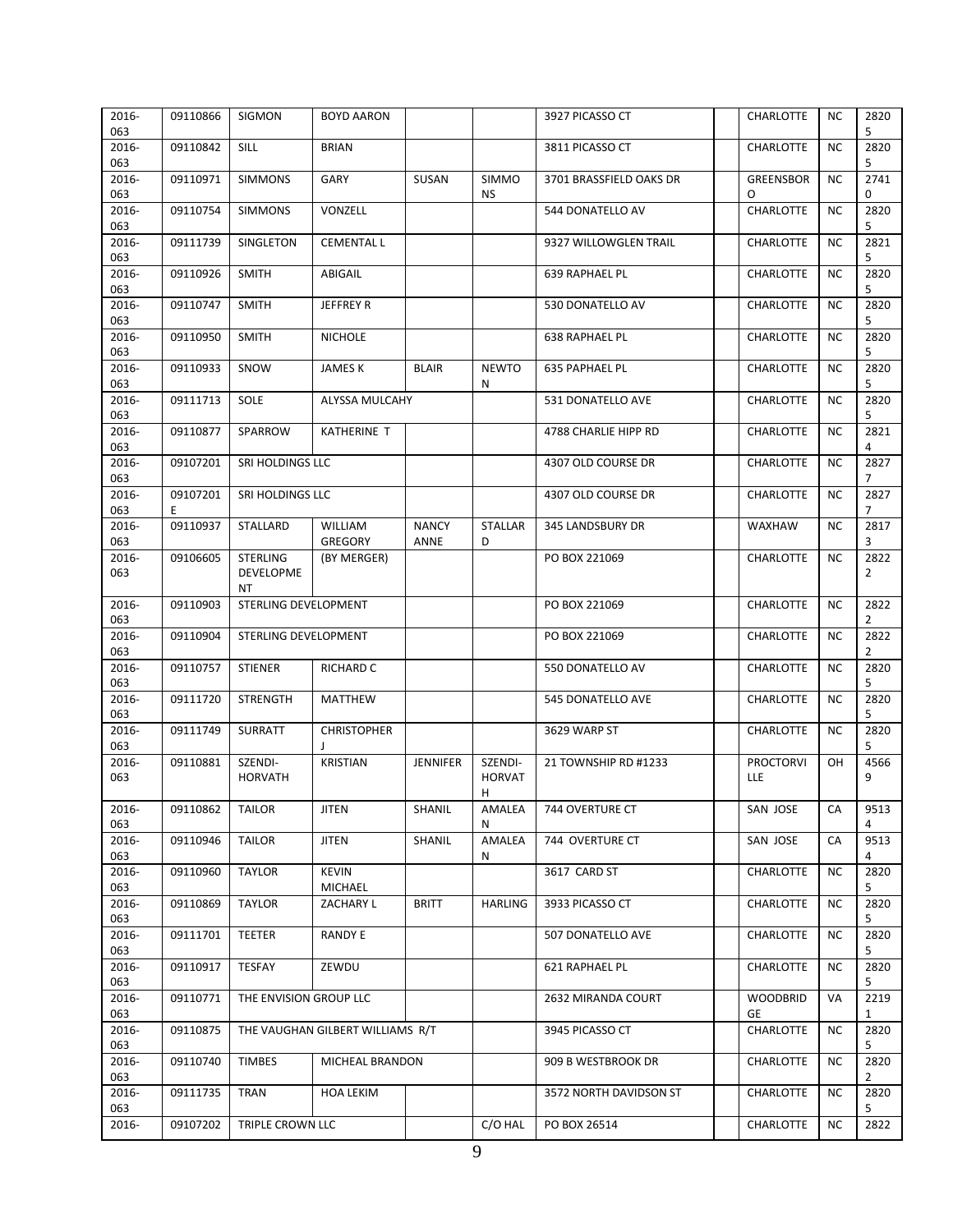| 063   |          |                   |                           |                 | ABERNA        |                               |                  |           | $\mathbf{1}$   |
|-------|----------|-------------------|---------------------------|-----------------|---------------|-------------------------------|------------------|-----------|----------------|
|       |          |                   |                           |                 | THY INC       |                               |                  |           |                |
| 2016- | 09110811 | <b>TURCO</b>      | <b>MEGHAN A</b>           |                 |               | 3436 CARD STREET BLD UNIT     | CHARLOTTE        | <b>NC</b> | 2820           |
| 063   |          |                   |                           |                 |               | 11                            |                  |           | 5              |
| 2016- | 09111716 | <b>TYLER</b>      | <b>MATTHEW</b>            |                 |               | 537 DONATELLO AVE             | <b>CHARLOTTE</b> | <b>NC</b> | 2820           |
| 063   |          |                   |                           |                 |               |                               |                  |           | 5              |
| 2016- | 09111732 |                   | U S FINANCIAL FUNDING LLC |                 |               | 10612-D PROVIDENCE RD STE 547 | <b>CHARLOTTE</b> | <b>NC</b> | 2827           |
| 063   |          |                   |                           |                 |               |                               |                  |           | 7              |
| 2016- | 09110880 | <b>UBIERA</b>     | <b>MARCOS</b>             |                 |               | 3955 PICASSO CT               | <b>CHARLOTTE</b> | <b>NC</b> | 2820           |
| 063   |          |                   |                           |                 |               |                               |                  |           | 5              |
| 2016- | 09110772 | <b>VANNEWKIR</b>  | <b>RICHARD E</b>          |                 |               | 3541 WARP ST                  | <b>CHARLOTTE</b> | <b>NC</b> | 2820           |
| 063   |          | к                 |                           |                 |               |                               |                  |           | 5              |
| 2016- | 09110934 | VASSEUR           | <b>SANDRA JEAN</b>        |                 |               | <b>606 RAPHAEL PL</b>         | <b>CHARLOTTE</b> | NC.       | 2820           |
| 063   |          |                   |                           |                 |               |                               |                  |           | 5              |
| 2016- | 09110948 | <b>VECCHIO</b>    | MICHAEL DEL               |                 |               | <b>634 RAPHAEL PL</b>         | <b>CHARLOTTE</b> | <b>NC</b> | 2820           |
| 063   |          |                   |                           |                 |               |                               |                  |           | 5              |
| 2016- | 09110808 | VERSPRILLE        | ERIC J                    |                 |               | 3628 CARD ST                  | <b>CHARLOTTE</b> | <b>NC</b> | 2820           |
| 063   |          |                   |                           |                 |               |                               |                  |           | 5              |
| 2016- | 09111708 | WAGNER            | <b>CHRISTA</b>            | DAVID S         | <b>VINSON</b> | 10111 BROKERS TIP LN APT 205  | RALEIGH          | <b>NC</b> | 2761           |
| 063   |          | <b>VINSON</b>     |                           |                 |               |                               |                  |           | 7              |
| 2016- | 09110851 | <b>WALDNER</b>    | <b>NATALIE</b>            |                 |               | 3829 PICASSO CT               | <b>CHARLOTTE</b> | <b>NC</b> | 2820           |
| 063   |          |                   |                           |                 |               |                               |                  |           | 5              |
| 2016- | 09111705 | WALKER            | <b>GERARD J</b>           | <b>CHRISTIN</b> | WALKER        | 1866 OAKVIEW ST N W           | <b>SUPPLY</b>    | <b>NC</b> | 2846           |
| 063   |          |                   |                           | E A             |               |                               |                  |           | 2              |
| 2016- | 09110807 | <b>WALLACE</b>    | <b>REBECCA A</b>          |                 |               | 3626 CARD ST                  | <b>CHARLOTTE</b> | <b>NC</b> | 2821           |
| 063   |          |                   |                           |                 |               |                               |                  |           | $\Omega$       |
| 2016- | 09111761 | WARREN            | AMY D                     |                 |               | 3653 WARP ST                  | CHARLOTTE        | <b>NC</b> | 2820           |
| 063   |          |                   |                           |                 |               |                               |                  |           | 5              |
| 2016- | 09110841 | <b>WATKINS</b>    | ANDREA                    |                 |               | 3809 PICASSO CT               | CHARLOTTE        | <b>NC</b> | 2820           |
| 063   |          |                   |                           |                 |               |                               |                  |           | 5              |
| 2016- | 09110827 | <b>WELLERSTEI</b> | <b>JESSICA</b>            |                 |               | 3723 PICASSO COURT            | <b>CHARLOTTE</b> | <b>NC</b> | 2820           |
| 063   |          | N                 |                           |                 |               |                               |                  |           | 5              |
| 2016- | 09110744 | <b>WHITE</b>      | <b>SHEA</b>               |                 |               | 524 DONATELLO AVE             | <b>CHARLOTTE</b> | <b>NC</b> | 2820           |
| 063   |          |                   | <b>MICHAEL</b>            |                 |               |                               |                  |           | 5              |
| 2016- | 09110874 | <b>WILSON</b>     | <b>JAMES A</b>            | <b>MARGAR</b>   | <b>BEHAN</b>  | 239 S CLARKSON ST             | <b>CHARLOTTE</b> | <b>NC</b> | 2820           |
| 063   |          |                   |                           | ET.             |               |                               |                  |           | 2              |
| 2016- | 09110884 | <b>WOODEY</b>     | JOHN P                    |                 |               | 3963 PICASSO CT               | <b>CHARLOTTE</b> | <b>NC</b> | 2820           |
| 063   |          |                   |                           |                 |               |                               |                  |           | 5              |
| 2016- | 09110919 | <b>YERMANOS</b>   | DAVID S                   |                 |               | 625 RAPHAEL PL                | CHARLOTTE        | <b>NC</b> | 2820           |
| 063   |          |                   |                           |                 |               |                               |                  |           | 5              |
| 2016- | 09110943 | <b>YOUNG</b>      | <b>J PATRICK</b>          |                 |               | 624 RAPHAEL PL                | CHARLOTTE        | <b>NC</b> | 2820           |
| 063   |          |                   |                           |                 |               |                               |                  |           | 5              |
| 2016- | 09111764 | ZEOLI             | <b>JOSEPH</b>             |                 |               | 3659 WARP ST                  | <b>CHARLOTTE</b> | <b>NC</b> | 2820           |
| 063   |          |                   |                           |                 |               |                               |                  |           | 5              |
| 2016- | 09110829 | ZHOU              | <b>RAN</b>                |                 |               | 3727 PICASSO CT               | <b>CHARLOTTE</b> | <b>NC</b> | 2820           |
| 063   |          |                   |                           |                 |               |                               |                  |           | 5              |
| 2016- | 09111742 | <b>ZZLAR LLC</b>  |                           |                 |               | 11416 DARTINGTON RD           | <b>CHARLOTTE</b> | <b>NC</b> | 2826           |
| 063   |          |                   |                           |                 |               |                               |                  |           | $\overline{2}$ |

| Pet. No  | FirstName     | LastName OrgLabel |                         | <b>MailAddres</b>       | MailCity  | MailState MailZip |       |
|----------|---------------|-------------------|-------------------------|-------------------------|-----------|-------------------|-------|
| 2016-063 | Chad          | Maupin            | NoDa NA                 | 1109 East 35th Street   | Charotte  | <b>NC</b>         | 28205 |
| 2016-063 | <b>Hollis</b> | Nixon             | NoDa NA                 | 3409 Ritch Avenue       | Charlotte | <b>NC</b>         | 28206 |
| 2016-063 | Jon           | Branham           | NoDa Vision             | 2604 Pinckney Avenue    | Charlotte | <b>NC</b>         | 28277 |
| 2016-063 | Carol         | <b>Burke</b>      | NorthEnd Partners NA    | 3815 North Tryon Street | Charlotte | <b>NC</b>         | 28206 |
| 2016-063 | Ervie         | Pridgen           | Plaza Shamrock NA       | 3325 Maywood Drive      | Charlotte | <b>NC</b>         | 28205 |
| 2016-063 | Elaine        | <b>Bailes</b>     | <b>Ritch Avenue HOA</b> | 3400 Ritch Avenue       | Charlotte | <b>NC</b>         | 28206 |
| 2016-063 | Hatti         | Watkins           | Villa Heights NA        | 845 Woodside Avenue     | Charlotte | <b>NC</b>         | 28205 |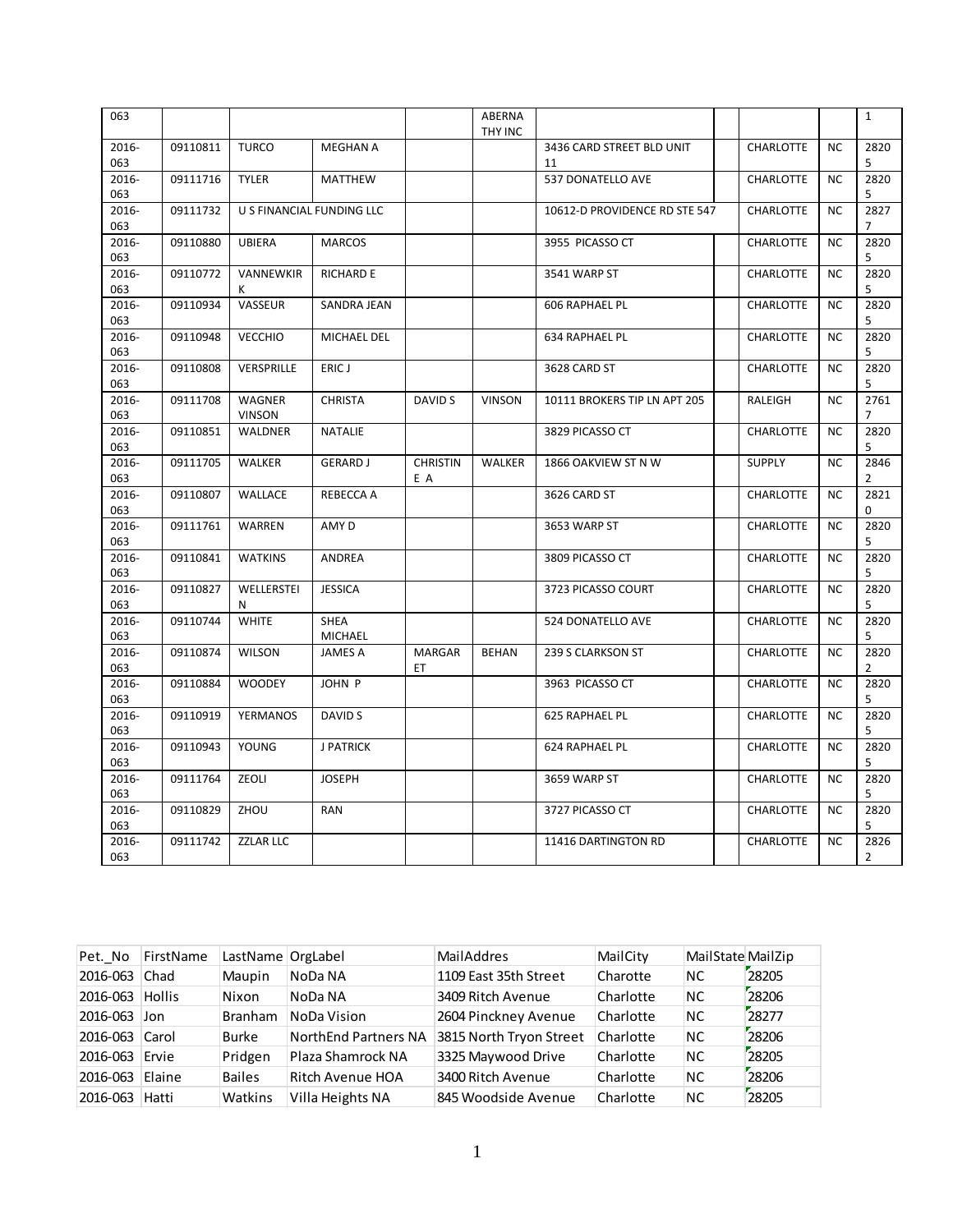### **EXHIBIT B:**

#### **Copy of the Written Notice to Interested Parties of Community Meeting**

### NOTICE TO INTERESTED PARTIES OF COMMUNITY MEETING

Subject: Community Meeting -- Rezoning Petition filed by Imprint Properties, LLC to rezone approximately 1.2 acres located 3629 and 3701 N Davidson St to allow the development of restaurant and retail center .

| Date and Time     |                                       |
|-------------------|---------------------------------------|
| of Meeting:       | <b>April 13, 2016 at 5:30 PM</b>      |
|                   |                                       |
| Place of Meeting: | 3701 N Davidson St Charlotte NC 28205 |
|                   |                                       |
| Petitioner:       | <b>Imprint Properties, LLC</b>        |
| Petition No.:     | 2016-063                              |
|                   |                                       |

Imprint Properties, LLC (the "Petitioner") in connection with a Rezoning Petition it has filed with the Charlotte-Mecklenburg Planning Commission seeking to rezone an approximately 1.2 acre site (the "Site") located at 3629 and 3701 N Davidson St Charlotte NC 28205 ("Location") from the I-2 zoning district to MUDD-O zoning district. The purpose of the rezoning is to permit the development of restaurants, retail spaces, and a brewery.

In accordance with the requirements of the City of Charlotte Zoning Ordinance, the Petitioner will hold a Community Meeting prior to the Public Hearing on this Rezoning Petition for the purpose of discussing this rezoning proposal with nearby property owners and organizations. The Charlotte Mecklenburg Planning Commission's records indicate that you are either a representative of a registered neighborhood organization or an owner of property that adjoins, is located across the street from, or is near the Site.

Accordingly, we give you notice that representatives of the Petitioner will hold a Community Meeting regarding this Rezoning Petition on April 13, 2016 at 5:30 PM at 3701 N Davidosn St Charlotte NC 28205. The Petitioner's representatives look forward to sharing this rezoning proposal with you and to answering any questions you may have with respect to this Rezoning Petition.

In the meantime, should you have any questions or comments about this matter, please call Russell Ferguson at 704-234-7488.

cc: Patsy Kinsey

Date Mailed: April 1, 2016